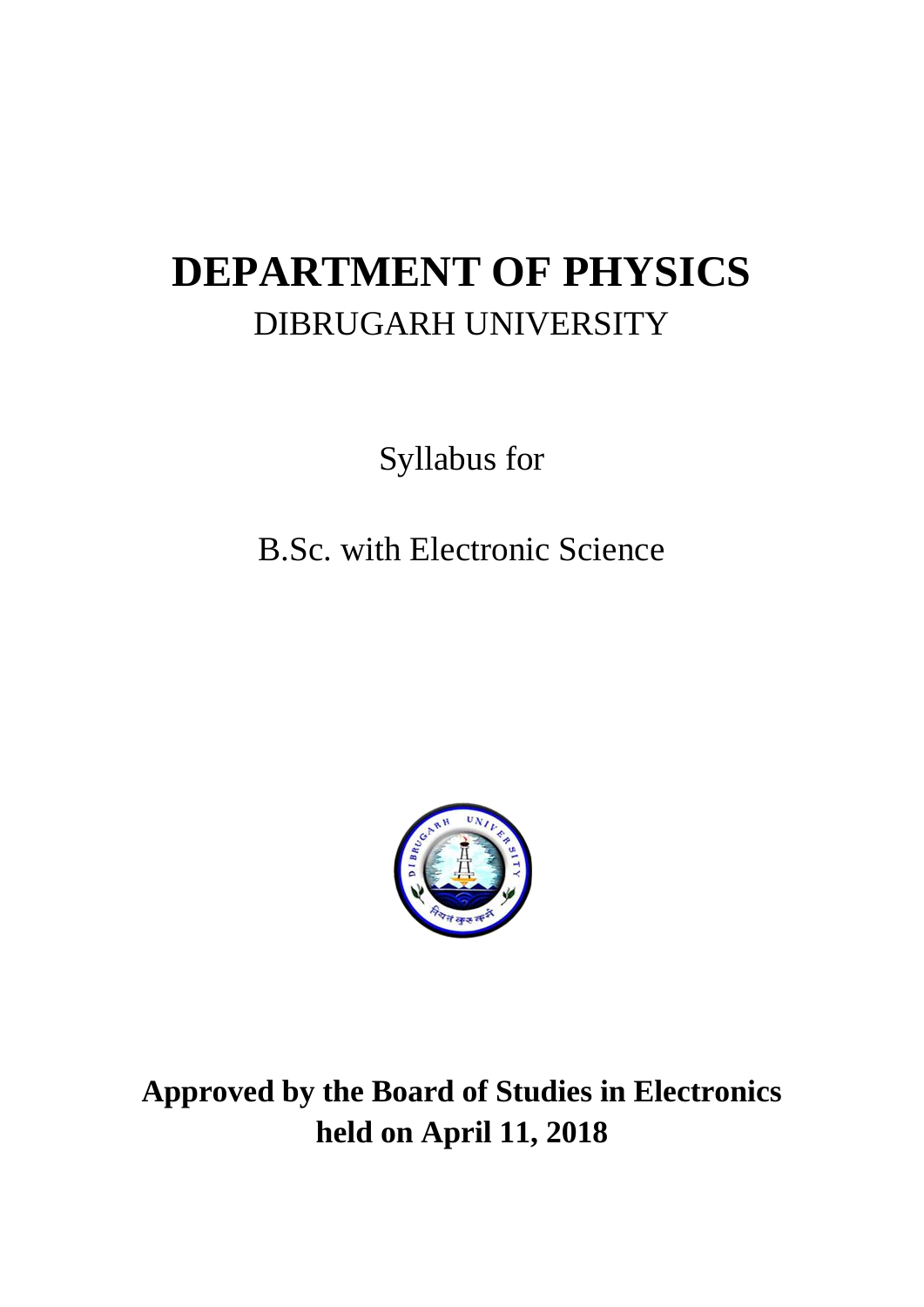## **Course Structure (Electronics-Without Major)**

**Details of courses under B.Sc. (Without Major)**

| <b>Course</b>                                                                                                                     | <i>*</i> Credits    |                   |  |
|-----------------------------------------------------------------------------------------------------------------------------------|---------------------|-------------------|--|
|                                                                                                                                   | Theory+ Practical   | Theory+Tutorials  |  |
| <b>I. Core Course</b>                                                                                                             | $12X4 = 48$         | $12X5 = 60$       |  |
| $(12$ Papers)                                                                                                                     |                     |                   |  |
| 04 Courses from each of the                                                                                                       |                     |                   |  |
| 03 disciplines of choice                                                                                                          |                     |                   |  |
| <b>Core Course Practical / Tutorial*</b>                                                                                          | $12X2 = 24$         | $12X1 = 12$       |  |
| (12 Practical/Tutorials*)                                                                                                         |                     |                   |  |
| 04 Courses from each of the                                                                                                       |                     |                   |  |
| 03 Disciplines of choice                                                                                                          |                     |                   |  |
| <b>II. Elective Course</b>                                                                                                        | $6x4 = 24$          | $6X5=30$          |  |
| (6 Papers)                                                                                                                        |                     |                   |  |
| Two papers from each discipline of choice                                                                                         |                     |                   |  |
| Including paper of interdisciplinary nature.                                                                                      |                     |                   |  |
| <b>Elective Course Practical / Tutorials*</b>                                                                                     | $6 \text{ X } 2=12$ | $6X1=6$           |  |
| (6 Practical / Tutorials*)                                                                                                        |                     |                   |  |
| Two Papers from each discipline of choice                                                                                         |                     |                   |  |
| including paper of interdisciplinary nature<br>Optional Dissertation or project work in place of one Discipline elective paper (6 |                     |                   |  |
| credits) in 6 <sup>th</sup> Semester                                                                                              |                     |                   |  |
| <b>III. Ability Enhancement Courses</b>                                                                                           |                     |                   |  |
| 1. Ability Enhancement Compulsory                                                                                                 | $3 X 2=6$           | $3X2=6$           |  |
| (2 Papers of 2 credits each)                                                                                                      |                     |                   |  |
| <b>Environmental Science</b>                                                                                                      |                     |                   |  |
| <b>English/MIL Communication</b>                                                                                                  |                     |                   |  |
| 2. Skill Enhancement Course<br>(Skill Based)                                                                                      | $4 X 2=8$           | $4 X 2=8$         |  |
| (4 Papers of 2 credits each)                                                                                                      |                     |                   |  |
|                                                                                                                                   | Total credit= 122   | Total credit= 122 |  |

**Marks Distribution: End Semester: 80%; In Semester: 20%\*\***

**\* wherever there is a practical there will be no tutorial and vice-versa**

**\*\* As per Dibrugarh University regulation**

**At least 75% of the experiments listed in the syllabi are required to be performed by each student**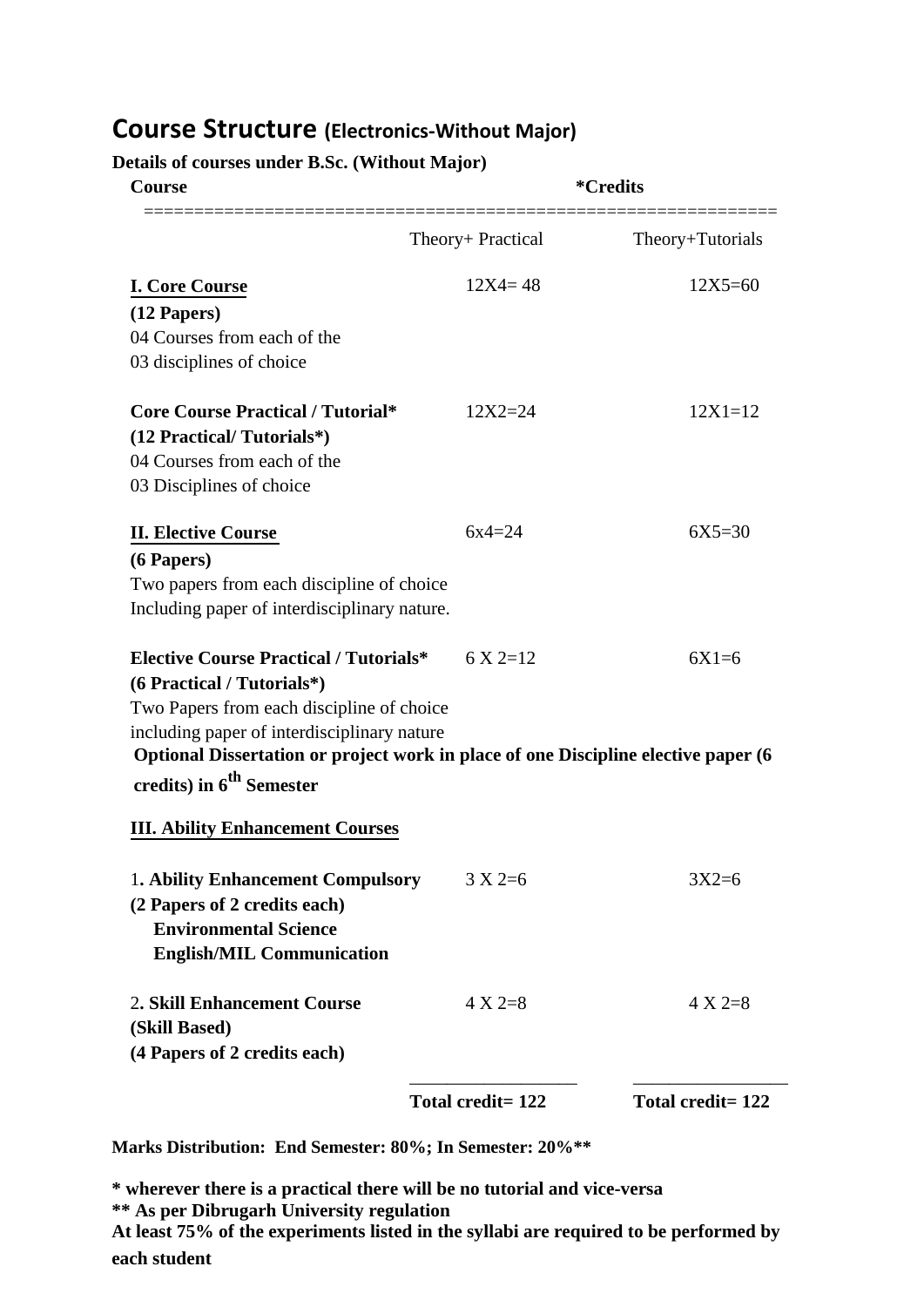## **Scheme for choice based credit system in B. Sc. with Electronics**

| <b>Semester</b> | <b>Core Course</b><br>(12)                                              | <b>Ability</b><br><b>Enhancement</b>                              | <b>Skill</b><br><b>Enhancement</b> | <b>Elective:</b><br><b>Discipline</b> |
|-----------------|-------------------------------------------------------------------------|-------------------------------------------------------------------|------------------------------------|---------------------------------------|
|                 |                                                                         | <b>Compulsory</b><br>Course (AECC) (3)                            | Course<br>(SEC) (2)                | <b>Specific</b><br>$(DSE)$ (4)        |
| I               | <b>Network</b><br>Analysis and<br>Analog<br>Electronics<br>DSC-2A       | AECC-1<br>Communicative<br>English<br>AECC-2<br>MIL/Communicative |                                    |                                       |
|                 | DSC-3A                                                                  | Hindi/Alternative<br>English                                      |                                    |                                       |
| $\mathbf{I}$    | Linear and<br>Digital<br>Integrated<br>Circuits<br>$DSC-2B$<br>$DSC-3B$ | AECC-3<br>Environmental<br>Science                                |                                    |                                       |
| III             | Communication<br>Electronics<br>DSC-2C<br>DSC-3C                        |                                                                   | SEC-1                              |                                       |
| IV              | Microprocessors<br>and<br>Microcontrollers<br>DSC-2D<br>DSC-3D          |                                                                   | SEC-2                              |                                       |
| V               |                                                                         |                                                                   | SEC-3                              | DSE-1A<br>DSE-2A<br>DSE-3A            |
| VI              |                                                                         |                                                                   | $SEC-4$                            | $DSE-1B$<br>$DSE-2B$<br>DSE-3B        |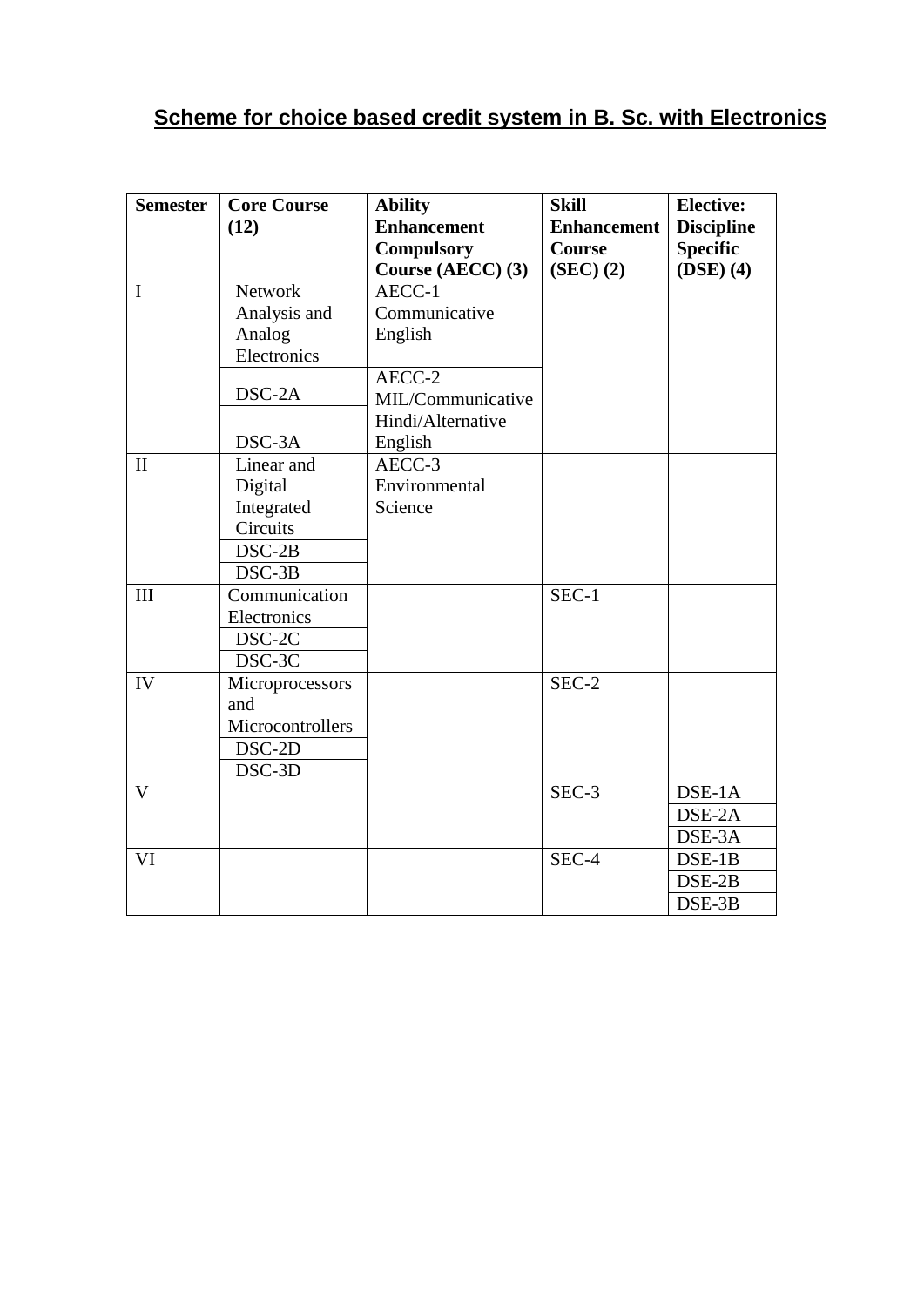| <b>SEME</b><br><b>STER</b> | <b>COURSE OPTED</b>                           | <b>COURSE NAME</b>                             | <b>CREDIT</b>  |
|----------------------------|-----------------------------------------------|------------------------------------------------|----------------|
| $\mathbf I$                | Ability Enhancement compulsory course- I      | Communicative English                          | $\overline{2}$ |
|                            | Ability Enhancement compulsory course- II     | MIL/Communicative<br>Hindi/Alternative English | 2              |
|                            | Core Course - I                               | Network Analysis and Analog<br>Electronics     | $\overline{4}$ |
|                            | Core Course - I Practical/Tutorial            | Network Analysis and Analog<br>Electronics Lab | $\overline{2}$ |
|                            | Core Course-II                                | DSC-2A                                         | 6              |
|                            | Core Course-III                               | DSC-3A                                         | 6              |
| $\mathbf{I}$               | Ability Enhancement compulsory course-<br>III | <b>Environmental Science</b>                   | $\overline{2}$ |
|                            | Core Course - IV                              | Linear and Digital Integrated<br>Circuits      | $\overline{4}$ |
|                            | Core Course - IV Practical/Tutorial           | Linear and Digital Integrated<br>Circuits Lab  | $\overline{2}$ |
|                            | Core Course-V                                 | DSC-2B                                         | 6              |
|                            | Core Course-VI                                | DSC-3B                                         | 6              |
| $\mathop{\rm III}$         | Core Course - VII                             | <b>Communication Electronics</b>               | $\overline{4}$ |
|                            | Core Course - VII Practical/Tutorial          | <b>Communication Electronics Lab</b>           | $\overline{2}$ |
|                            | Core Course- VIII                             | DSC-2C                                         | 6              |
|                            | Core Course-IX                                | $DSC-3C$                                       | 6              |
|                            | <b>Skill Enhancement Course-1</b>             | SEC-1                                          | $\overline{2}$ |
| IV                         | Core Course - X                               | Microprocessors and<br>Microcontrollers        | 4              |
|                            | Core Course - X Practical/Tutorial            | Microprocessors and<br>Microcontrollers Lab    | $\overline{2}$ |
|                            | Core Course-XI                                | DSC-2D                                         | 6              |
|                            | Core Course-XII                               | DSC-3D                                         | 6              |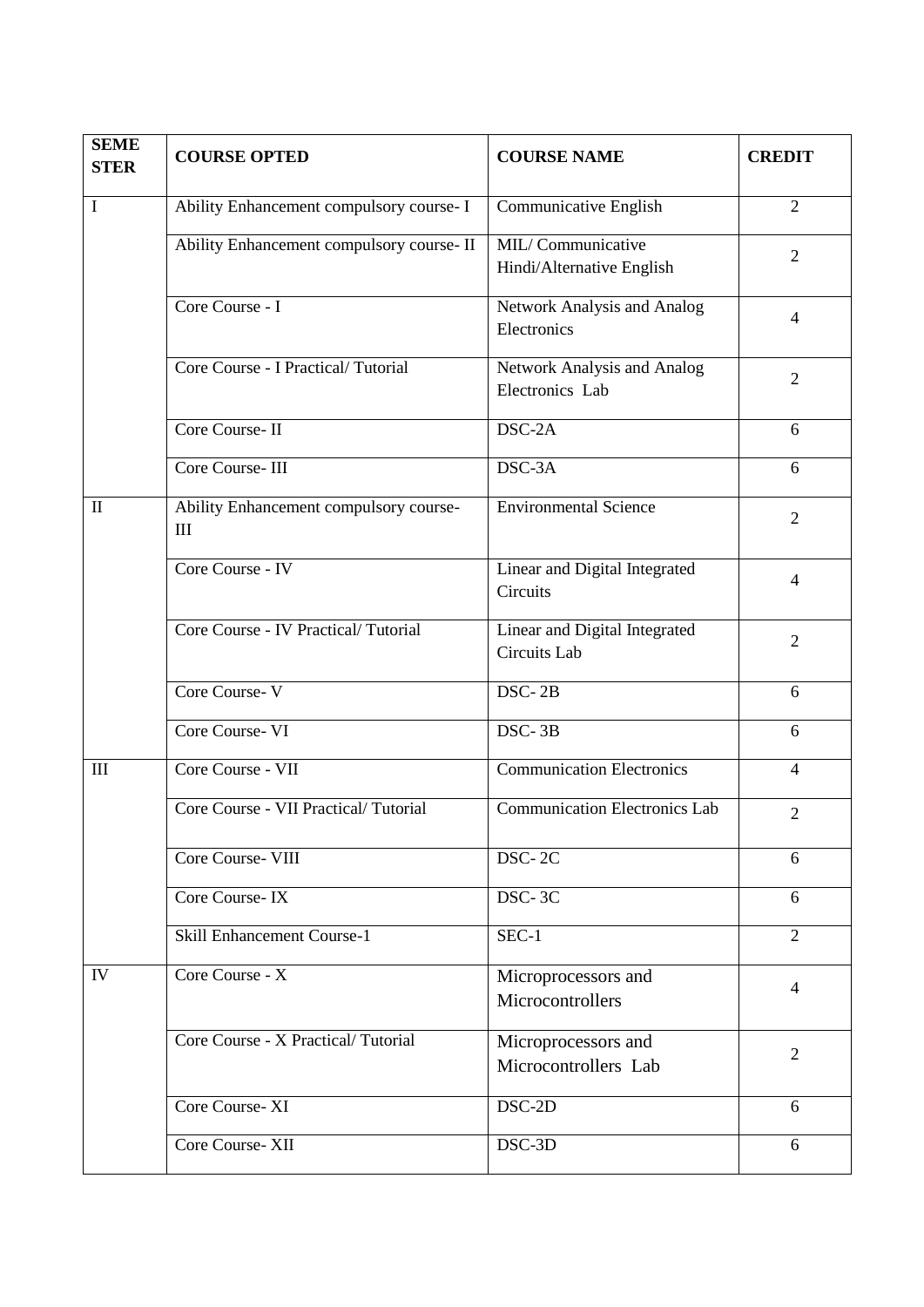|                               | <b>Skill Enhancement Course-2</b> | SEC-2    | $\overline{2}$ |
|-------------------------------|-----------------------------------|----------|----------------|
| V                             | Skill Enhancement Course-3        | $SEC-3$  | $\overline{2}$ |
|                               | Discipline Specific Elective-1    | $DSE-1A$ | 6              |
|                               | Discipline Specific Elective-2    | DSE-2A   | 6              |
|                               | Discipline Specific Elective-3    | DSE-3A   | 6              |
| VI                            | <b>Skill Enhancement Course-4</b> | SEC-4    | 2              |
|                               | Discipline Specific Elective-4    | $DSE-1B$ | 6              |
|                               | Discipline Specific Elective-5    | DSE-2B   | 6              |
|                               | Discipline Specific Elective-6    | DSE-3B   | 6              |
| <b>TOTAL</b><br><b>CREDIT</b> |                                   |          | 122            |

## **B.Sc. with Electronics**

### **Core Course Electronics (Credit: 06 each) (Core Course/DSC 1-4)**:

- 1. Network Analysis and Analog Electronics (4) + Lab (4)
- 2. Linear and Digital Integrated Circuits  $(4) +$  Lab  $(4)$
- 3. Communication Electronics  $(4) +$  Lab  $(4)$
- 4. Microprocessor and microcontrollers  $(4) +$  Lab  $(4)$

### **Discipline Specific Elective Course (Credit: 06 each) (DSE 1, DSE 2)**: Choose 2

| 1. Semiconductor Devices Fabrication $(4) +$ Lab $(4)$              | DSE-1 |
|---------------------------------------------------------------------|-------|
| 2. Electronic Instrumentation $(4) +$ Lab $(4)$                     | DSE-1 |
| 3. Antenna Theory and wireless Network $(5)$ + Tutorial $(1)$ DSE-2 |       |
| 4. Dissertation                                                     | DSE-2 |

### **Skill Enhancement Course (Credit: 02 each) - SEC 1 to SEC 4**

| 1. Computational Physics Skills           | SEC-1   |
|-------------------------------------------|---------|
| 2. Electrical circuits and network Skills | $SEC-2$ |
| 3. Renewable Energy and Energy harvesting | SEC-3   |
| 4. Applied Optics                         | SEC-4   |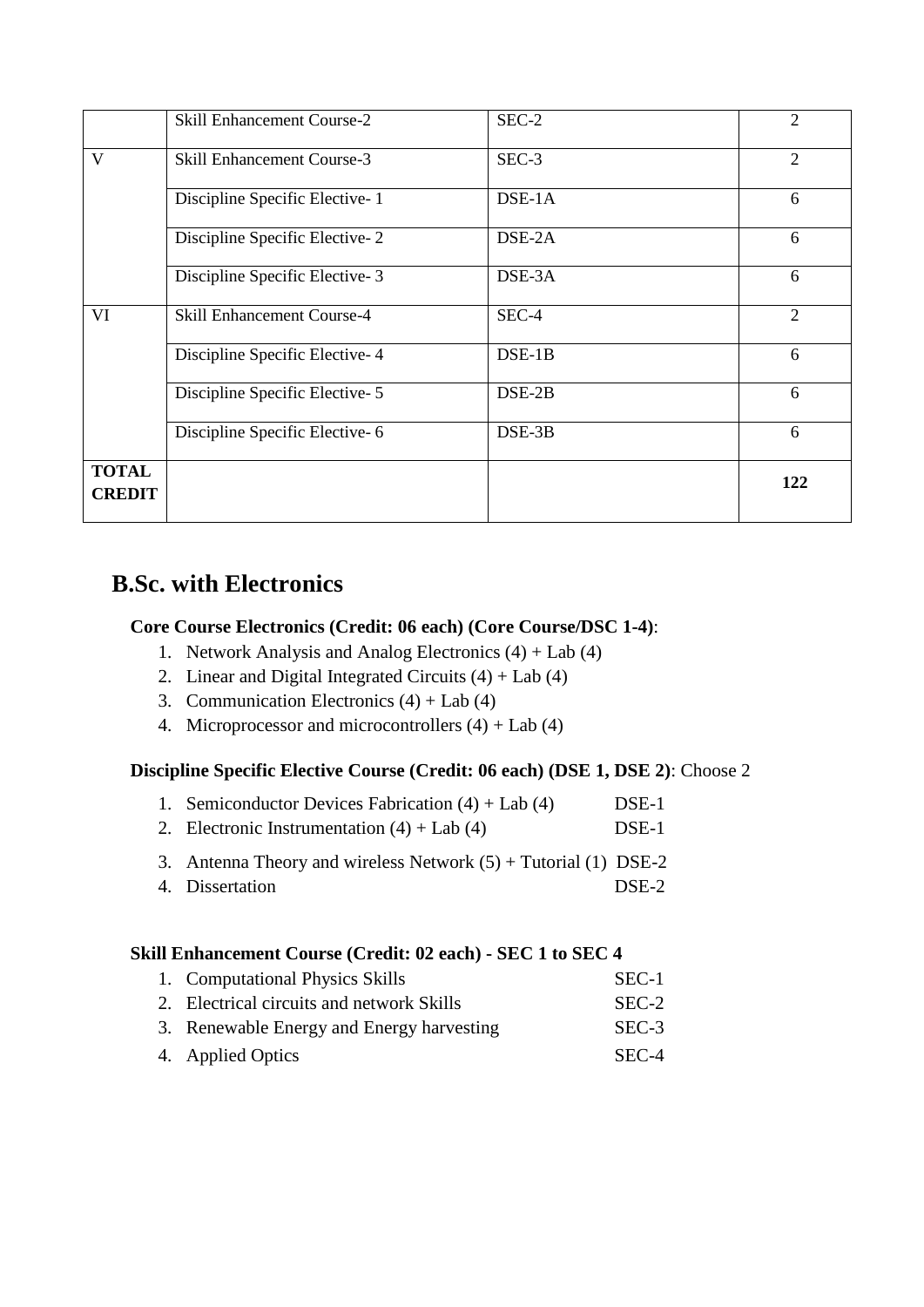### ------------------------------------------------------------------------------------------------------------------ **SEMESTER I** ------------------------------------------------------------------------------------------------------------------

## **Course Code: ELECTRONICS-DSC-1A Course Title: NETWORK ANALYSIS AND ANALOG ELECTRONICS Nature of the Course: ELECTRONICS Total Credits assigned: 06**

**Distribution of credit: Theory – 04, Practicals-02**

**Course objective:** At the end of this course, a student will be able to

- 1. Learn about semiconductor device like diode, transistor etc.
- 2. Analyze electronic circuits employing active devices
- 3. Design simple circuits for applications

## **ELECTRONICS-DSC 1A: NETWORK ANALYSIS AND ANALOG ELECTRONICS (THEORY)**

**(60 Lectures, 60 Marks)**

### **Circuit Analysis**:

Concept of Voltage and Current Sources. Kirchhoff's Current Law, Kirchhoff's Voltage Law. Mesh Analysis. Node Analysis. Star and Delta networks, Star-Delta Conversion. Principal of Duality. Superposition Theorem. Thevenin's Theorem. Norton's Theorem. Reciprocity Theorem. Maximum Power Transfer Theorem. Two Port Networks: h, y and z parameters and their conversion.

### **Junction Diode and its applications**:

PN junction diode (Ideal and practical)-constructions, Formation of Depletion Layer, Diode Equation and I-V characteristics.Idea of static and dynamic resistance, dc load line analysis, Quiescent (Q) point. Zener diode, Reverse saturation current, Zener and avalanche breakdown. Qualitative idea of Schottky diode. Rectifiers- Half wave rectifier, Full wave rectifiers (centre tapped and bridge), circuit diagrams, working and waveforms, ripple factor and efficiency. Filter-Shunt capacitor filter, its role in power supply, output waveform, and working. Regulation- Line and load regulation, Zener diode as voltage regulator, and explanation for load and line regulation.

### **Bipolar Junction Transistor and Amplifiers**:

Review of the characteristics of transistor in CE and CBconfigurations, Regions of operation (active, cut off and saturation), Current gains α and β. Relations between α and β. dc load line and Q point.

## **Unit-II (18 Lectures, 18 Marks)**

### **Unit-III (20 Lectures, 20 Marks)**

### **Unit-I (14 Lectures, 14 Marks)**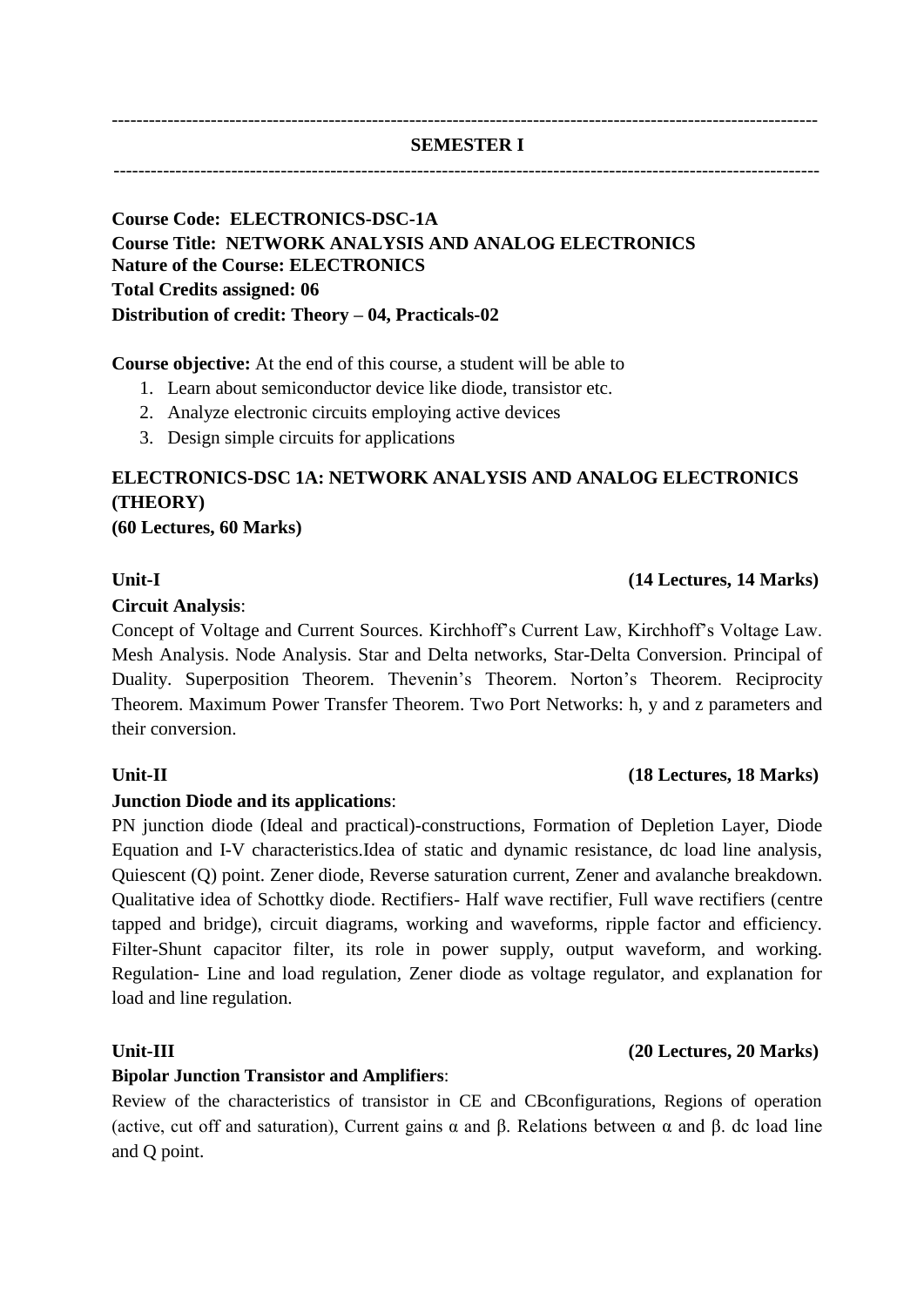Transistor biasing and Stabilization circuits- Fixed Bias and Voltage Divider Bias. Thermal runaway, stability and stability factor S. Transistor as a two port network, h-parameter equivalent circuit. Small signal analysis of single stage CE amplifier. Input and Output impedance, Current and Voltage gains. Class A, B and C Amplifiers.

Two stage RC Coupled Amplifier and its Frequency Response.

Concept of feedback, negative and positive feedback, advantages of negative feedback (Qualitative only).

### **Unit-IV (4 Lectures, 4 Marks)**

**Sinusoidal Oscillators**: Barkhausen criterion for sustained oscillations. Phase shift and Colpitt's oscillator. Determination of Frequency and Condition of oscillation.

### Unit-V (4 Lectures, 4 Marks)

**Unipolar Devices**: JFET. Construction, working and I-V characteristics (output andtransfer), Pinchoff voltage. UJT, basic construction, working, equivalent circuit and I-V characteristics.

### **Recommended readings:**

- Electric Circuits, S. A. Nasar, Schaum's outline series, Tata McGraw Hill (2004)
- Electrical Circuits, M. Nahvi& J. Edminister, Schaum's Outline Series, Tata McGraw-Hill (2005)
- Electrical Circuits, K.A. Smith and R.E. Alley, 2014, Cambridge University Press
- Network, Lines and Fields, J.D. Ryder, Prentice Hall of India.
- Electronic Devices and Circuits, David A. Bell,  $5^{th}$  Edition 2015, Oxford University Press.
- Electronic Circuits: Discrete and Integrated, D.L. Schilling and C. Belove, Tata McGraw Hill
- Electrical Circuit Analysis, Mahadevan and Chitra, PHI Learning
- Microelectronic circuits, A.S. Sedra, K.C. Smith, A.N. Chandorkar, 2014, 6<sup>th</sup>Edn., Oxford University Press.
- J. Millman and C. C. Halkias, Integrated Electronics, Tata McGraw Hill (2001)
- J. J. Cathey, 2000 Solved Problems in Electronics, Schaum's outline Series, Tata McGraw Hill (1991)

### **ELECTRONICS-DSC-1A: NETWORK ANALYSIS AND ANALOG ELECTRONICS (LAB) 60 Lectures, 20 Marks**

### *AT LEAST 06 EXPERIMENTS FROM THE FOLLOWING BESIDES #1*

- 1. To familiarize with basic electronic components (R, C, L, diodes, transistors), digital Multimeter, Function Generator and Oscilloscope.
- 2. Measurement of Amplitude, Frequency & Phase difference using Oscilloscope.
- 3. Verification of (a) Thevenin's theorem and (b) Norton's theorem.
- 4. Verification of (a) Superposition Theorem and (b) Reciprocity Theorem.
- 5. Verification of the Maximum Power Transfer Theorem.
- 6. Study of the I-V Characteristics of (a) p-n junction Diode, and (b) Zener diode.
- 7. Study of (a) Half wave rectifier and (b) Full wave rectifier (FWR).
- 8. Study the effect of (a) C- filter and (b) Zener regulator on the output of FWR.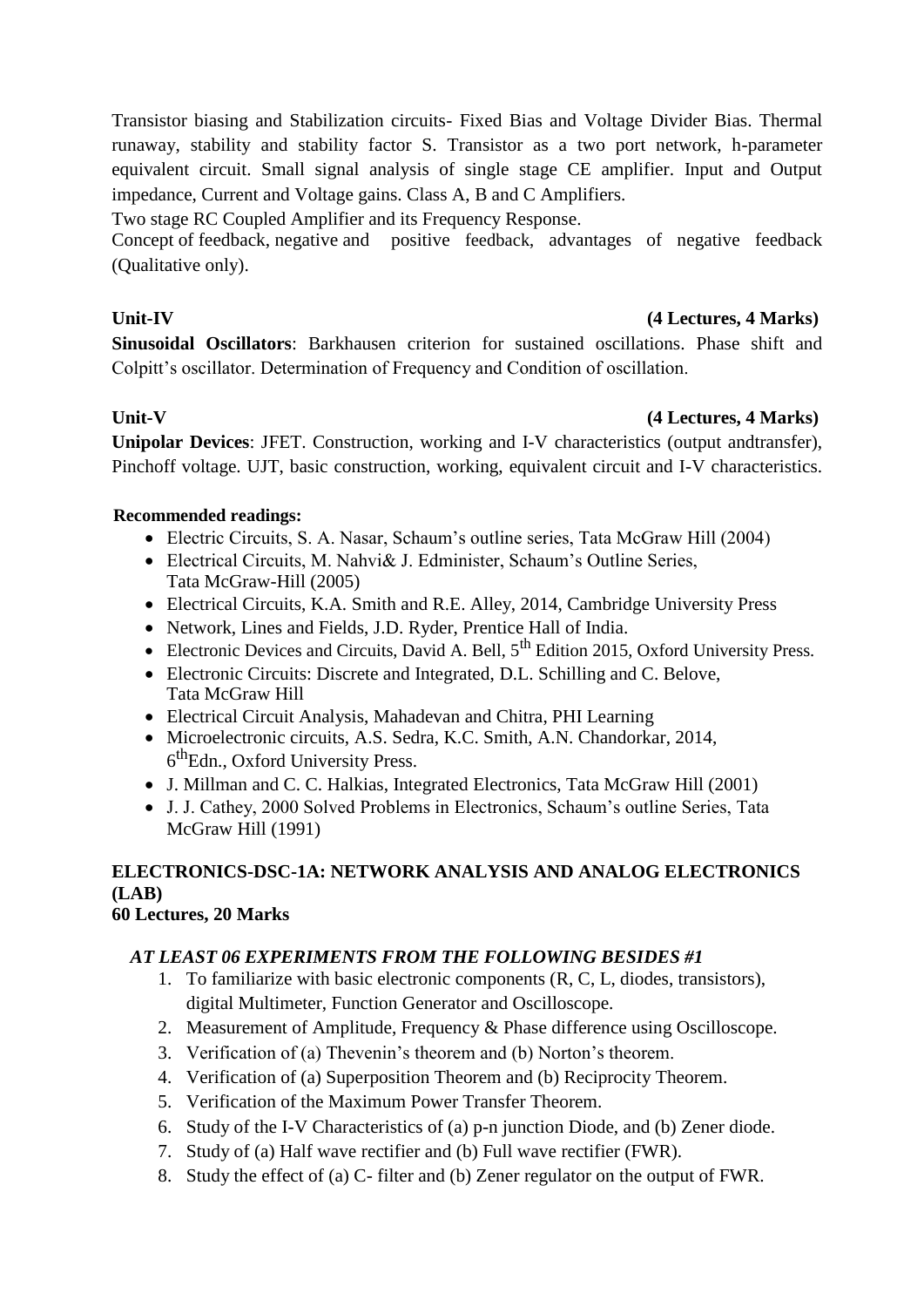- 9. Study of the I-V Characteristics of UJT and design relaxation oscillator.
- 10. Study of the output and transfer I-V characteristics of common source JFET.
- 11. Study of Fixed Bias and Voltage divider bias configuration for CE transistor.
- 12. Design of a Single Stage CE amplifier of given gain.
- 13. Study of the RC Phase Shift Oscillator.
- 14. Study the Colpitt's oscillator.

### **Recommended readings:**

- Electrical Circuits, M. Nahvi and J. Edminister, Schaum's Outline Series, Tata McGraw-Hill (2005)
- Networks, Lines and Fields, J.D.Ryder, Prentice Hall of India.
- J. Millman and C. C. Halkias, Integrated Electronics, Tata McGraw Hill (2001)
- Allen Mottershead, Electronic Devices and Circuits, Goodyear Publishing Corporation.

### **Mode of Assessment/ Assessment Tools (%)**

| Internal:<br>20                                                        |    |
|------------------------------------------------------------------------|----|
| Assignment /Presentation/ attendance/ Class room interaction/quiz etc: | 10 |
| Written Test for theory and/or Viva Voce for Laboratory:               | 10 |
| <b>Final (End Semester):</b><br>80                                     |    |
| Written Test for theory and/or Laboratory experiments:                 |    |
| (Equal weightage to be assigned to each credit)                        |    |

**Expected learner outcomes:** This course will enable the students to

- 1. Understand the fundamental principles of the semiconductor device
- 2. Design small electronics circuit/systems for solving/applying in real life situations.

------------------------------------------------------------------------------------------------------------------

### **SEMESTER II**

------------------------------------------------------------------------------------------------------------------

**Course Code: ELECTRONICS-DSC-1B Course Title: LINEAR AND DIGITAL INTEGRATED CIRCUITS Nature of the Course: ELECTRONICS Total Credits assigned: 06 Distribution of credit: Theory – 04, Practicals-02**

**Course Objectives:** At the end of this course, a student will be able to

- 1. Learn about LSI/MSI analog and digital integrated circuits (IC).
- 2. Analyze circuits using OP-AMP and Boolean algebra.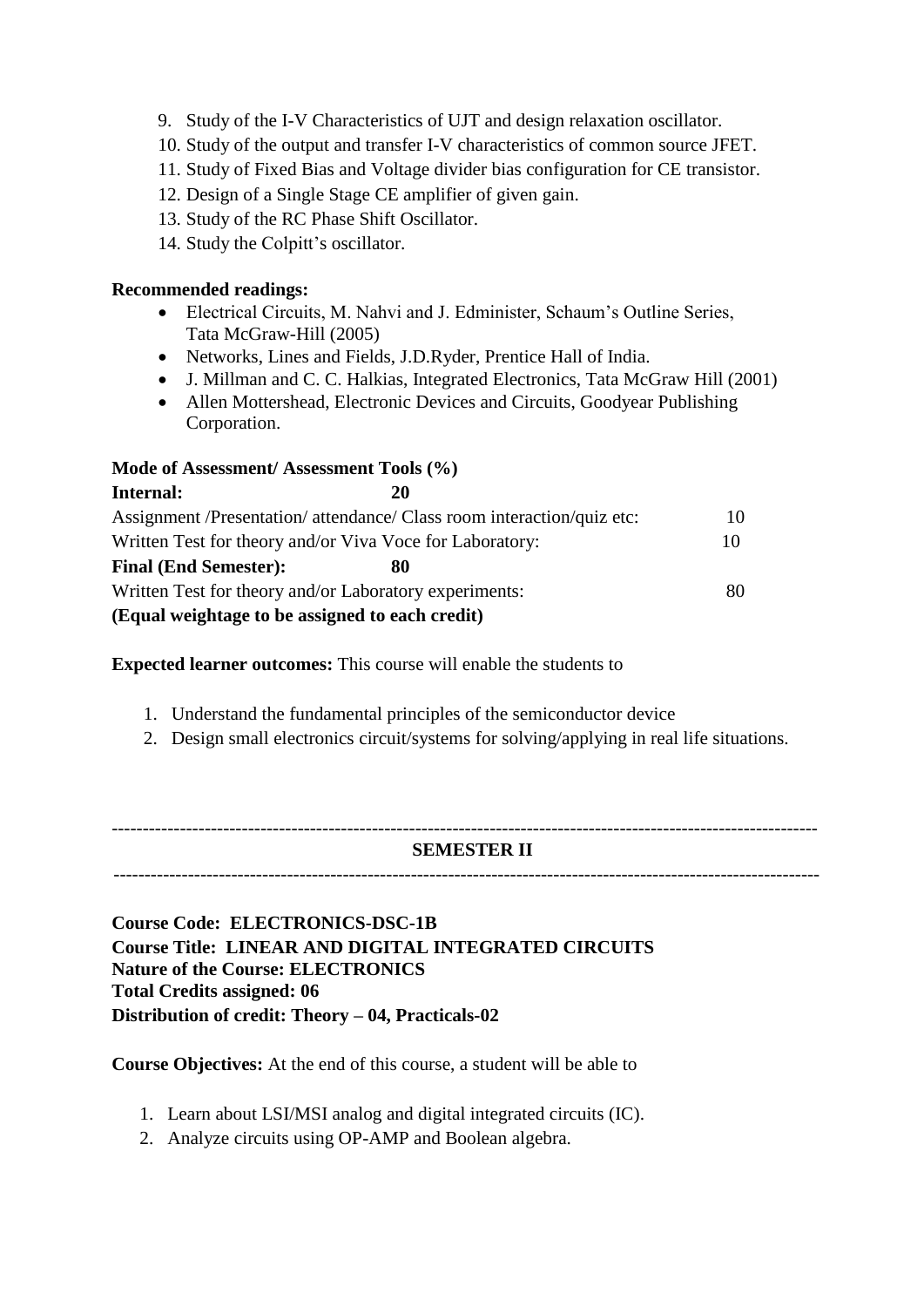### **ELECTRONICS-DSC-1B: LINEAR AND DIGITAL INTEGRATED CIRCUITS (THEORY) 60 Lectures, 60 Marks**

### **Operational Amplifiers (Black box approach):**

Characteristics of an Ideal andPractical Operational Amplifier (IC 741), Open and closed loop configuration, Frequency Response. CMRR. Slew Rate and concept of Virtual Ground.

### **Applications of Op-Amps**:

(1) Inverting and non-inverting amplifiers, (2) Summingand Difference Amplifier, (3) Differentiator, (4) Integrator, (5) Wein bridge oscillator, (6) Comparator and Zero-crossing detector, and (7) Active low pass and high pass Butterworth filter ( $1<sup>st</sup>$  order only).

### **Unit-II (24 Lectures, 24 Marks)**

### **Number System and Codes**:

Decimal, Binary, Octal and Hexadecimal number systems, base conversions. Representation of signed and unsigned numbers, BCD code. Binary, octal and hexadecimal arithmetic; addition, subtraction by 2's complement method, multiplication.

### **Logic Gates and Boolean algebra**:

Truth Tables of OR, AND, NOT, NOR, NAND, XOR, XNOR, Universal Gates, Basic postulates and fundamental theorems of Boolean algebra.

### **Combinational Logic Analysis and Design**:

Standard representation of logic functions (SOP and POS), Minimization Techniques (Karnaugh map minimization up to 4 variables for SOP).

### **Arithmetic Circuits**:

Binary Addition. Half and Full Adder. Half and Full Subtractor, 4-bit binary Adder/Subtractor. **Data processing circuits**:

Multiplexers, De-multiplexers, Decoders, Encoders.

### **Unit-III (18 Lectures, 18 Marks)**

### **Clock and Timer (IC 555)**:

Introduction, Block diagram of IC 555, Astable and Monostable multivibrator circuit **Sequential Circuits**:

SR, D and JK Flip-Flops. Clocked (Level and Edge Triggered) Flip-Flops. Preset and Clear operations. Race-around conditions in JK Flip-Flop. Master-slave JK Flip-Flop.

### **Shift registers**:

Serial-in-Serial-out, Serial-in-Parallel-out, Parallel-in-Serial-out and Parallel-in-Parallel-out Shift Registers (only up to 4 bits).

### **Counters (4 bits):**

Ring Counter. Asynchronous counters, Decade Counter. Synchronous Counter.

### **D-A and A-D Conversion**:

4 bit binary weighted and R-2R D-A converters, circuit and working. Accuracy and Resolution. A-D conversion characteristics, successive approximation ADC. (Mention of relevant ICs for all).

### **Unit-I (18 Lectures, 18 Marks)**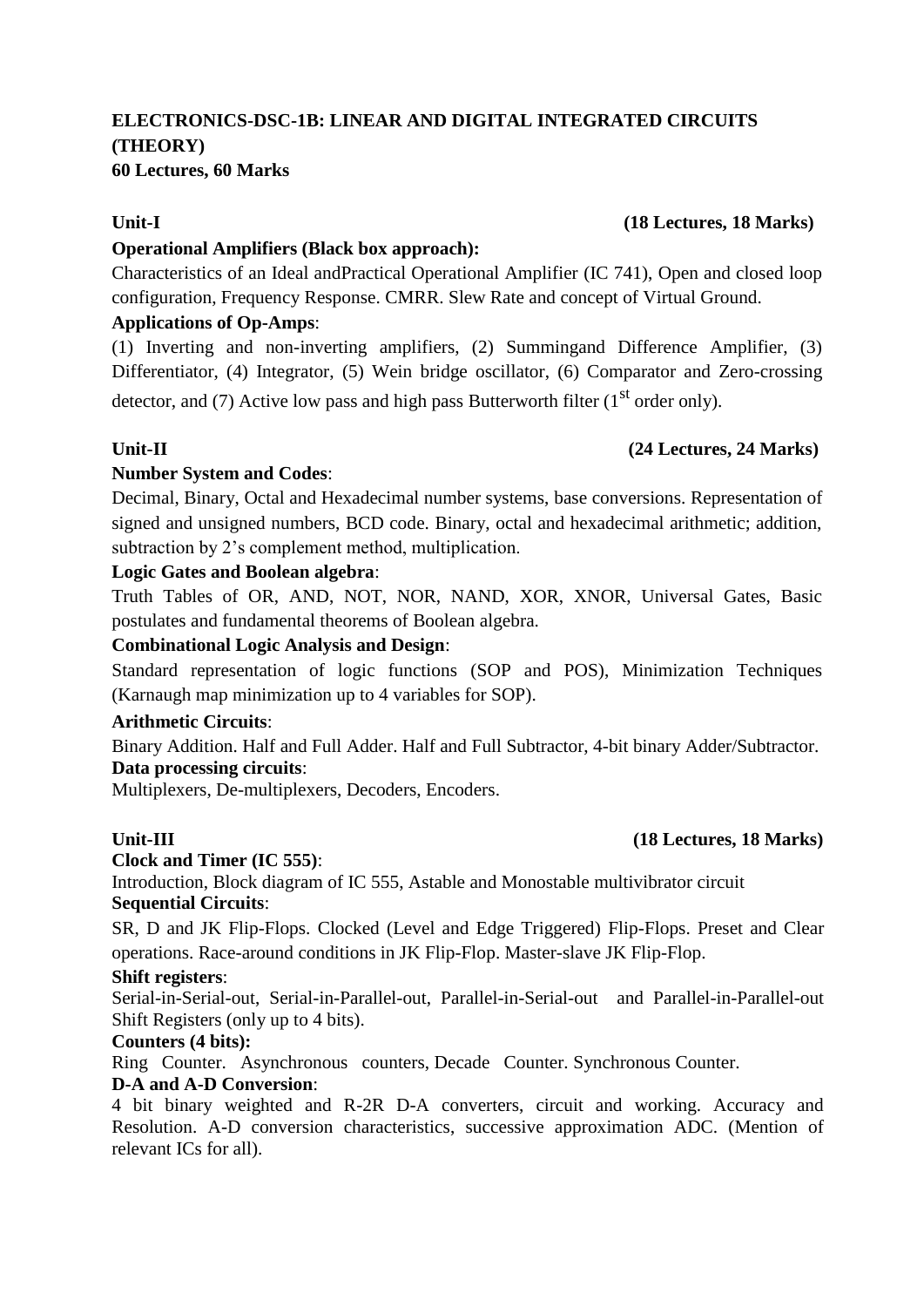### **Recommended readings:**

- OP-Amps and Linear Integrated Circuit, R. A. Gayakwad, 4<sup>th</sup> edition, 2000, Prentice Hall
- Operational Amplifiers and Linear ICs, David A, Bell,  $3<sup>rd</sup>$  Edition, 2011, Oxford University Press.
- Digital Principles and Applications, A.P. Malvino, D.P.Leach and Saha, 7th Ed., 2011, Tata McGraw
- Fundamentals of Digital Circuits, Anand Kumar, 2nd Edn, 2009, PHI Learning Pvt. Ltd.
- Digital Circuits and systems, Venugopal, 2011, Tata McGraw Hill.
- Digital Systems: Principles & Applications, R.J.Tocci, N.S.Widmer, 2001, PHI Learning.
- Thomas L. Flyod, Digital Fundamentals, Pearson Education Asia (1994)
- R. L. Tokheim, Digital Principles, Schaum's Outline Series, Tata McGraw- Hill (1994)

## **ELECTRONICS LAB- DSC- 1B LAB: LINEAR AND DIGITAL INTEGRATED CIRCUITS (LAB)**

### **60 Lectures, 20 Marks**

*At least 04 experiments each from section A, B and C Section-A: Op-Amp. Circuits (Hardware)*

- 1. To design an inverting amplifier using Op-amp (741,351)for dc voltage of given gain
- 2. (a) To design inverting amplifier using Op-amp (741,351) & study its frequency response
	- (b) To design non-inverting amplifier using Op-amp (741,351) & study frequency response
- 3. (a) To add two dc voltages using Op-amp in inverting and non-inverting mode (b) To study the zero-crossing detector and comparator.
- 4. To design a precision Differential amplifier of given I/O specification using Op-amp.
- 5. To investigate the use of an op-amp as an Integrator.
- 6. To investigate the use of an op-amp as a Differentiator.
- 7. To design a Wien bridge oscillator for given frequency using an op-amp.
- 8. To design a circuit to simulate the solution of simultaneous equation and 1<sup>st</sup>/2<sup>nd</sup> order differential equation.
- 9. Design a Butterworth Low Pass active Filter  $(1<sup>st</sup> \text{ order})$  & study Frequency Response
- 10. Design a Butterworth High Pass active Filter ( $1<sup>st</sup>$  order) & study Frequency Response
- 11. Design a digital to analog converter (DAC) of given specifications.

### *Section-B: Digital circuits (Hardware)*

- 1. (a) To design a combinational logic system for a specified Truth Table.
	- (b) To convert Boolean expression into logic circuit & design it using logic gate ICs. (c) To minimize a given logic circuit.
- 2. Half Adder and Full Adder.
- 3. Half Subtractor and Full Subtractor.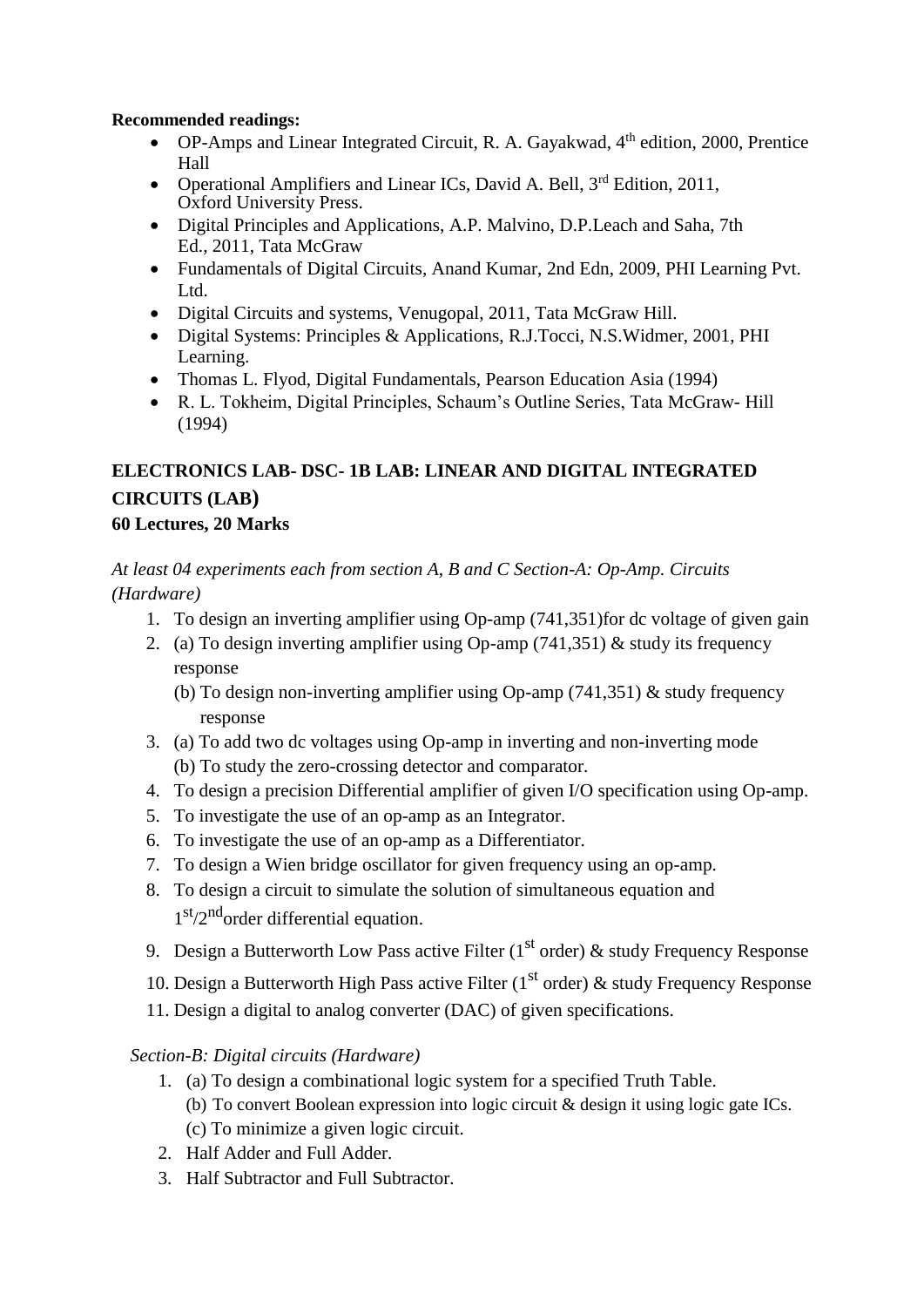- 4. 4 bit binary adder and adder-subtractor using Full adder IC.
- 5. To design a seven segment decoder.
- 6. To design an Astable Multivibrator of given specification using IC 555 Timer.
- 7. To design a Monostable Multivibrator of given specification using IC 555 Timer.
- 8. To build Flip-Flop (RS, Clocked RS, D-type and JK) circuits using NAND gates.
- 9. To build JK Master-slave flip-flop using Flip-Flop ICs
- 10. To build a Counter using D-type/JK Flip-Flop ICs and study timing diagram.
- 11. To make a Shift Register (serial-in and serial-out) using D-type/JK Flip-Flop ICs.

### *Section-C: SPICE/MULTISIM simulations for electronic circuits and devices*

- 1. To verify the Thevenin and Norton Theorems.
- 2. Design and analyze the series and parallel LCR circuits
- 3. Design the inverting and non-inverting amplifier using an Op-Amp of given gain
- 4. Design and Verification of op-amp as integrator and differentiator
- 5. Design the  $1<sup>st</sup>$  order active low pass and high pass filters of given cutoff frequency
- 6. Design a Wein`s Bridge oscillator of given frequency.
- 7. Design clocked SR and JK Flip-Flop`s using NAND Gates
- 8. Design 4-bit asynchronous counter using Flip-Flop ICs
- 9. Design the CE amplifier of a given gain and its frequency response.

### **Recommended readings:**

- Digital Principles and Applications, A.P. Malvino, D.P.Leach and Saha, 7th Ed., 2011, Tata McGraw
- OP-Amps and Linear Integrated Circuit, R. A. Gayakwad, 4<sup>th</sup>edn., 2000, Prentice Hall
- R. L. Tokheim, Digital Principles, Schaum's Outline Series, Tata McGraw- Hill (1994)
	- Digital Electronics, S.K. Mandal, 2010, 1<sup>st</sup> edition, McGraw Hill

### **Mode of Assessment/ Assessment Tools (%)**

| Internal:                                                | 20                                                                     |    |
|----------------------------------------------------------|------------------------------------------------------------------------|----|
|                                                          | Assignment /Presentation/ attendance/ Class room interaction/quiz etc: | 10 |
| Written Test for theory and/or Viva Voce for Laboratory: |                                                                        | 10 |
| <b>Final (End Semester):</b>                             | 80                                                                     |    |
| Written Test for theory and/or Laboratory experiments:   |                                                                        | 80 |
| (Equal weightage to be assigned to each credit)          |                                                                        |    |

**Expected learner outcomes**: This course will enable the students to

- 1. Understand the basics of various integrated circuit components and their working.
- 2. Analyze and design moderately advanced electronics circuits using ICs.
- 3. Build real life applications using ICs.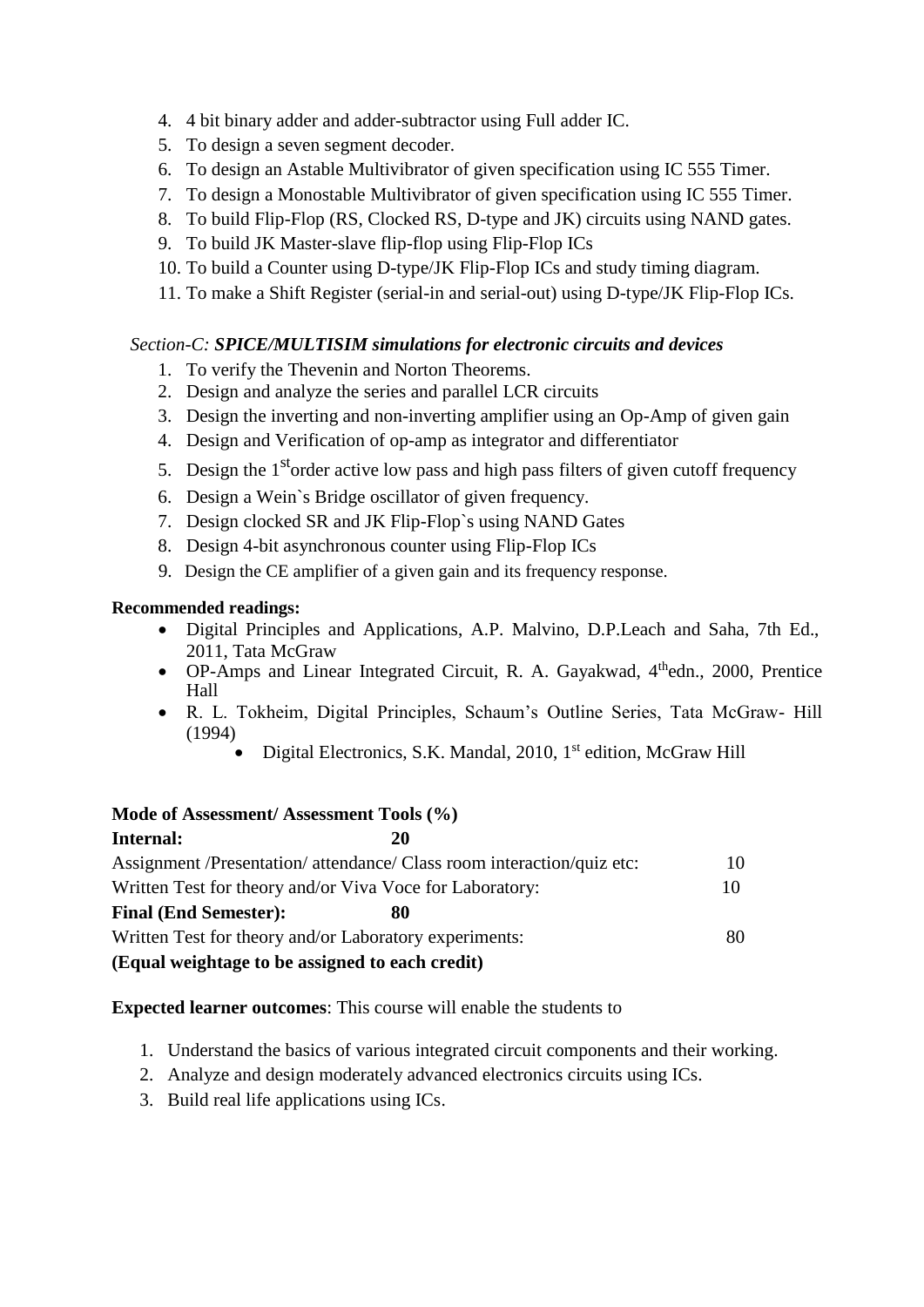### ------------------------------------------------------------------------------------------------------------------ **SEMESTER III**

------------------------------------------------------------------------------------------------------------------

**Course Code: ELECTRONICS- DSC-1C Course Title: COMMUNICATION ELECTRONICS Nature of the Course: ELECTRONICS Total Credits assigned: 06 Distribution of credit: Theory – 04, Practicals-02**

**Course Objectives:** At the end of this course, a student will be able to

- 1. Learn the basic techniques of electronic communication like modulation
- 2. Apply the knowledge to understand the current generation communication technologies.

## **ELECTRONICS- DSC-1C: COMMUNICATION ELECTRONICS (THEORY) (60 Lectures, 60 Marks)**

### **Unit-I (20 Lectures, 20 Marks)**

### **Electronic communication:**

Introduction to communication–means and modes. Needfor modulation. Block diagram of an electronic communication system. Brief idea of frequency allocation for radio communication system in India (TRAI). Electromagnetic communication spectrum, band designations and usage. Channels and base-band signals. Concept of Noise, signal-to-noise (S/N) ratio.

### **Analog Modulation**:

Amplitude Modulation, modulation index and frequency spectrum. Generation of AM Emitter Modulation), Amplitude Demodulation (diode detector), Concept of Single side band generation and detection. Frequency Modulation (FM) and Phase Modulation (PM), modulation index and frequency spectrum, equivalence between FM and PM, Generation of FM using VCO, FM detector (slope detector),Qualitative idea of Super heterodyne receiver

### **Analog Pulse Modulation**:

Channel capacity, Sampling theorem, Basic Principles-PAM, PWM, PPM, modulation and detection technique for PAM only, Multiplexing.

### **Digital Pulse Modulation**:

Need for digital transmission, Pulse Code Modulation,Digital Carrier Modulation Techniques, Sampling, Quantization and Encoding. Concept of Amplitude Shift Keying (ASK), Frequency Shift Keying (FSK), Phase Shift Keying (PSK), and Binary Phase Shift Keying (BPSK).

### **Unit-III (22 Lectures, 22 Marks)**

**Unit-II (18 Lectures, 18 Marks)**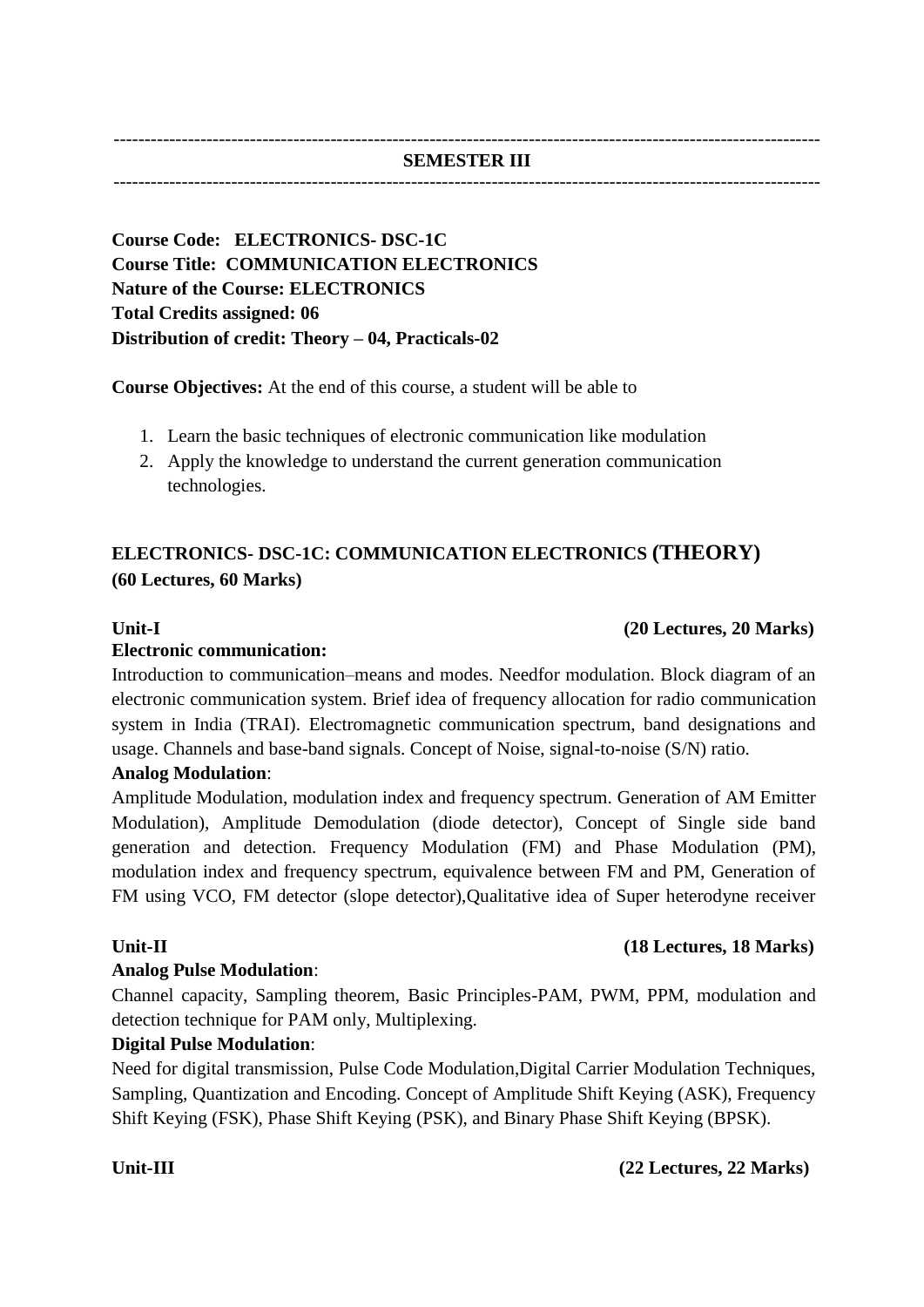### **Introduction to Communication and Navigation systems: Satellite Communication:**

Introduction, need, Geosynchronous satellite orbits, geostationary satellite advantages of geostationary satellites. Satellite visibility, transponders (C - Band), path loss, ground station, simplified block diagram of earth station. Uplink and downlink.

### **Mobile Telephony System:**

Basic concept of mobile communication, frequency bandsused in mobile communication, concept of cell sectoring and cell splitting, SIM number, IMEI number, need for data encryption, architecture (block diagram) of mobile communication network, idea of GSM, CDMA, TDMA and FDMA technologies, simplified block diagram of mobile phone handset, 2G, 3G and 4G concepts (qualitative only). GPS navigation system (qualitative idea only)**.**

### **Recommended readings:**

- Electronic Communications, D. Roddy and J. Coolen, Pearson Education India.
- Advanced Electronics Communication Systems- Tomasi, 6<sup>th</sup> edition, Prentice Hall.
- Modern Digital and Analog Communication Systems, B.P. Lathi, 4<sup>th</sup> Edition, 2011. Oxford University Press.
- Electronic Communication systems, G. Kennedy,  $3<sup>rd</sup>$ Edn., 1999, Tata McGraw Hill.
- Principles of Electronic communication systems Frenzel, 3rd edition, McGraw Hill
- Communication Systems, S. Haykin, 2006, Wiley India
- Electronic Communication system, Blake, Cengage,  $5<sup>th</sup>$  edition.
- Wireless communications, Andrea Goldsmith, 2015, Cambridge University Press

### **ELECTRONICS-DSC-1C: COMMUNICATIONELECTRONICS (LAB) 60 Lectures, 20 Marks**

## *AT LEAST 03 AND 05 EXPERIMENTS RESPECTIVELY FROM FOLLOWING USING HARDWARE AND SIMULATIONS.*

- 1. To design an Amplitude Modulator using Transistor
- 2. To study envelope detector for demodulation of AM signal
- 3. To study FM Generator and Detector circuit
- 4. To study AM Transmitter and Receiver
- 5. To study FM Transmitter and Receiver
- 6. To study Time Division Multiplexing (TDM)
- 7. To study Pulse Amplitude Modulation (PAM)
- 8. To study Pulse Width Modulation (PWM)
- 9. To study Pulse Position Modulation (PPM)
- 10. To study ASK, PSK and FSK modulators

### **Reference Books:**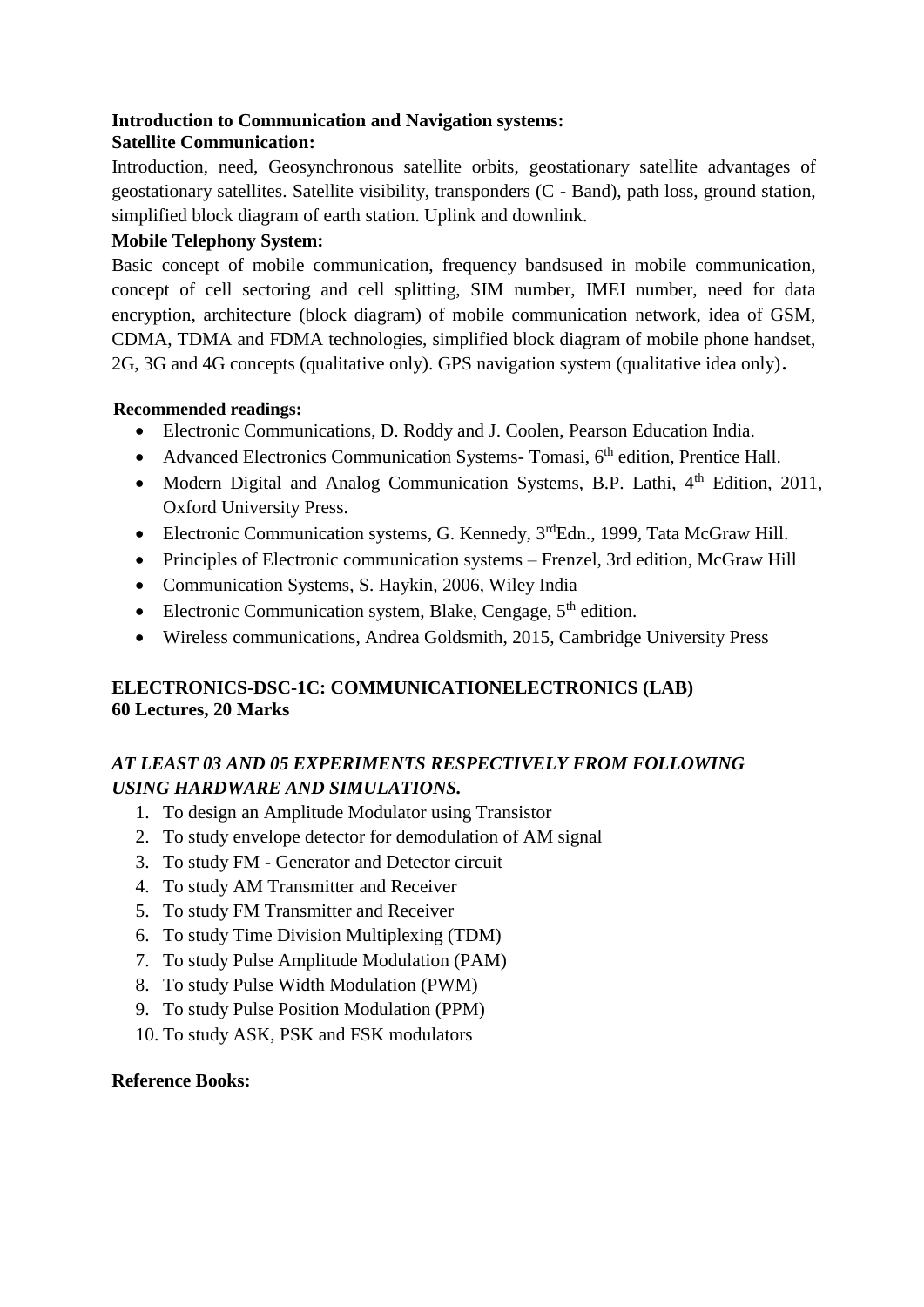- Electronic Communication systems, G. Kennedy, 1999, Tata McGraw Hill.
- Electronic Communication system, Blake, Cengage, 5<sup>th</sup> edition.

## **Mode of Assessment/ Assessment Tools (%)**

| Internal:                                                | 20                                                                     |    |
|----------------------------------------------------------|------------------------------------------------------------------------|----|
|                                                          | Assignment /Presentation/ attendance/ Class room interaction/quiz etc: | 10 |
| Written Test for theory and/or Viva Voce for Laboratory: |                                                                        |    |
| <b>Final (End Semester):</b>                             | 80                                                                     |    |
| Written Test for theory and/or Laboratory experiments:   |                                                                        | 80 |
| (Equal weightage to be assigned to each credit)          |                                                                        |    |

**Expected Learning outcomes:** This course will enable the students to

- 1. Identify the basic techniques of communication like carrier modulation/demodulation.
- 2. Analyse the modulations schemes and their applicability.
- 3. Analyse present generation systems.

------------------------------------------------------------------------------------------------------------- **SEMESTER IV** -------------------------------------------------------------------------------------------------------------

### **Course Code: ELECTRONICS-DSC-1D Course Title: MICROPROCESSOR AND MICROCONTROLLER Nature of the Course: CORE Total Credits assigned: 06 Distribution of credit: Theory – 04, Practicals-02**

**Course Objectives:** At the end of the course, a student will be able to

- 1. Learn about microprocessors and microcontroller.
- 2. Learn assembly language programming of microprocessors and microcontroller.

### **ELECTRONICS-DSC-1D: MICROPROCESSOR AND MICROCONTROLLER (THEORY) (60 Lectures, 60 Marks)**

### **Unit-I (25 Lectures, 25 Marks)**

### **Microcomputer Organization**:

Input/Output Devices. Data storage (idea of RAM and ROM). Computer memory. Memory organization & addressing. Memory Interfacing. Memory Map.

### **8085 Microprocessor Architecture:**

Main features of 8085. Block diagram. Pin-outdiagram of 8085. Data and address buses.Registers.ALU. Stack memory. Program counter.

### **8085 Programming:**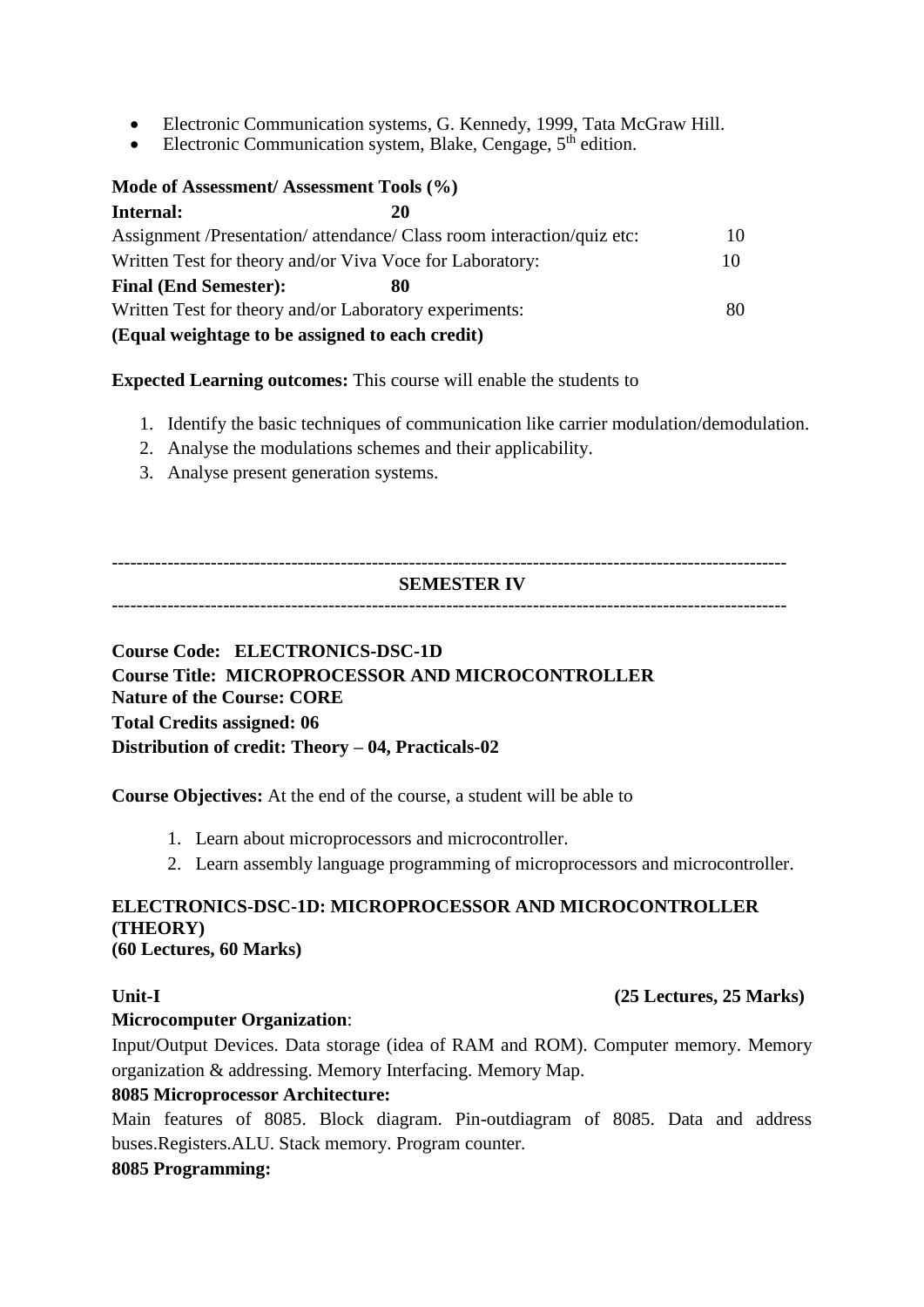Instruction classification, Instructions set (Data transfer includingstacks. Arithmetic, logical, branch, and control instructions). Subroutines, delay loops. Timing & Control circuitry. Timing states. Instruction cycle, Timing diagram of MOV and MVI. Hardware and software interrupts.

### **Unit-II (35 Lectures, 35 Marks)**

### **Introduction to embedded system:**

Embedded systems and general purpose computer systems. Architecture of embedded system. Classifications, applications and purpose of embedded systems.

### **8051 microcontroller:**

Introduction and block diagram of 8051 microcontroller,architecture of 8051, overview of 8051 family, 8051 assembly language programming, Program Counter and ROM memory map, Data types and directives, Flag bits and Program Status Word (PSW) register, Jump, loop and call instructions.

### **8051 I/O port programming:**

Introduction of I/O port programming, pin out diagram of8051 microcontroller, I/O port pins description & their functions, I/O port programming in 8051 (using assembly language), I/O programming: Bit manipulation.

### **8051 Programming:**

8051 addressing modes and accessing memory locations usingvarious addressing modes, assembly language instructions using each addressing mode, arithmetic and logic instructions, 8051 programming in C: for time delay & I/O operations and manipulation, for arithmetic and logic operations, for ASCII and BCD conversions.

### **Reference Books:**

- Microprocessor Architecture Programming & applications with 8085, 2002, R.S. Goankar, Prentice Hall.
- Embedded Systems: Architecture, Programming & Design, Raj Kamal, 2008, Tata McGraw Hill
- The 8051 Microcontroller and Embedded Systems Using Assembly and C, M.A. Mazidi, J.G. Mazidi, and R.D. McKinlay, 2nd Ed., 2007, Pearson Education India.
- Microprocessor and Microcontrollers, N. Senthil Kumar, 2010, Oxford University Press
- 8051 microcontrollers, Satish Shah, 2010, Oxford University Press.
- Embedded Systems: Design & applications, S.F. Barrett, 2008, Pearson Education India
- Introduction to embedded system, K.V. Shibu,  $1<sup>st</sup>$  edition, 2009, McGraw Hill
- Embedded Microcomputer systems: Real time interfacing, J.W. Valvano 2011, Cengage Learning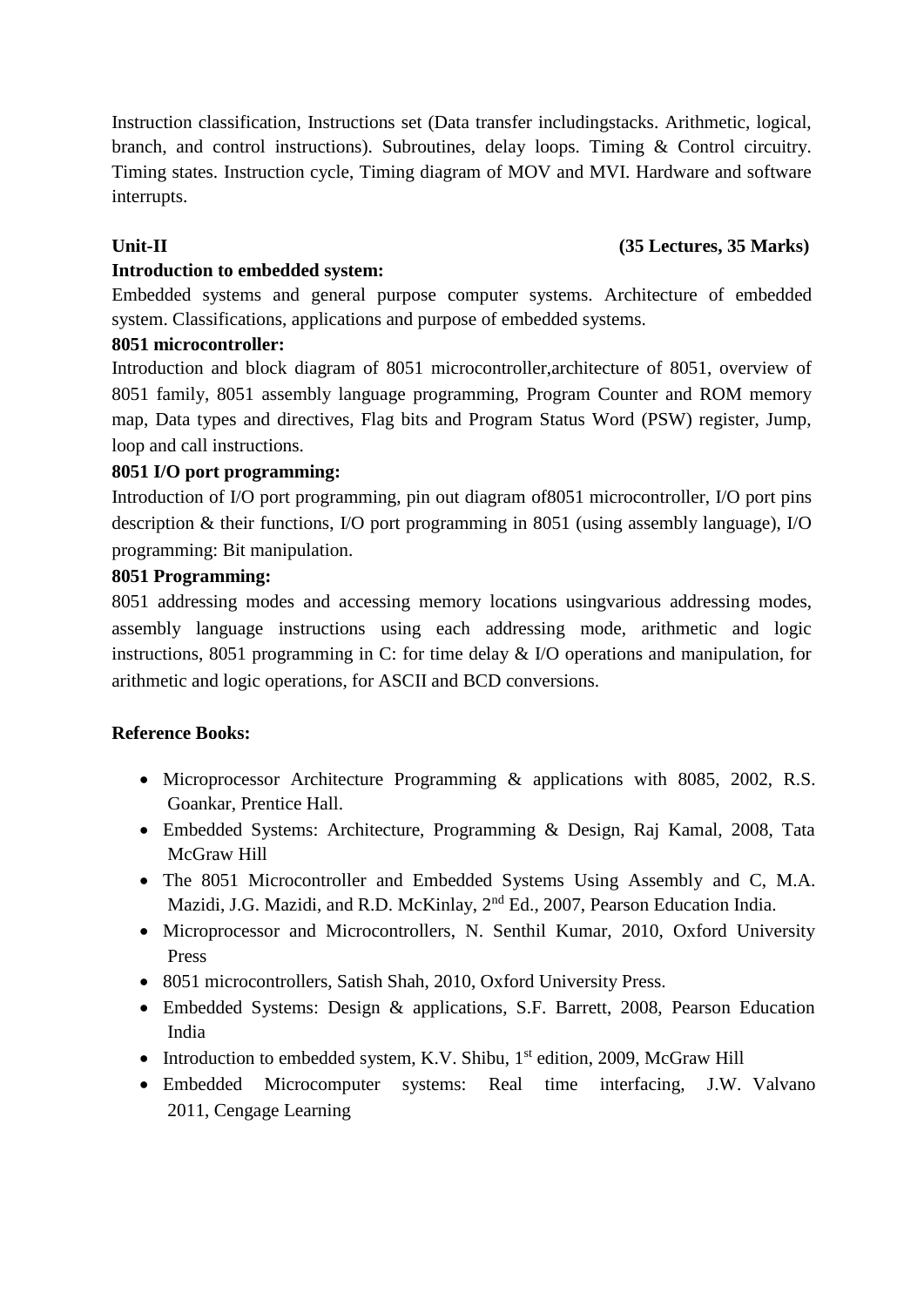### **ELECRONICS-DSC-1D: MICROPROCESSOR AND MICROCONTROLLER (LAB) 60 Lectures, 20 Marks**

### *At least 06 experiments each from Section-A and Section-B*

*Section-A: Programs using 8085 Microprocessor*

- 1. Addition and subtraction of numbers using direct addressing mode
- 2. Addition and subtraction of numbers using indirect addressing mode
- 3. Multiplication by repeated addition.
- 4. Division by repeated subtraction.
- 5. Handling of 16-bit Numbers.
- 6. Use of CALL and RETURN Instruction.
- 7. Block data handling.
- 8. Other programs (e.g. Parity Check, using interrupts, etc.).

### *Section-B: Experiments using 8051 microcontroller:*

- 1. To find that the given numbers is prime or not.
- 2. To find the factorial of a number.
- 3. Write a program to make the two numbers equal by increasing the smallest number and decreasing the largest number.
- 4. Use one of the four ports of 8051 for O/P interfaced to eight LED's. Simulate binary counter (8 bit) on LED's.
- 5. Program to glow the first four LEDs then next four using TIMER application.
- 6. Program to rotate the contents of the accumulator first right and then left.
- 7. Program to run a countdown from 9-0 in the seven segment LED display.
- 8. To interface seven segment LED display with 8051 microcontroller and display 'HELP' in the seven segment LED display.
- 9. To toggle '1234' as '1324' in the seven segment LED display.
- 10. Interface stepper motor with 8051 and write a program to move the motor through a given angle in clock wise or counter clockwise direction.
- 11. Application of embedded systems: Temperature measurement & display on LCD.

### **Reference Books:**

- Microprocessor Architecture Programming & applications with 8085, 2002, R.S. Goankar, Prentice Hall.
- Embedded Systems: Architecture, Programming & Design, Raj Kamal, 2008, Tata McGraw Hill
- The 8051 Microcontroller and Embedded Systems Using Assembly and C, M.A. Mazidi, J.G. Mazidi, and R.D. McKinlay, 2<sup>nd</sup> Ed., 2007, Pearson Education India.
- 8051 microcontrollers, Satish Shah, 2010, Oxford University Press.
- Embedded Microcomputer systems: Real time interfacing, J.W. Valvano 2011, Cengage Learning.

### **Mode of Assessment/ Assessment Tools (%)**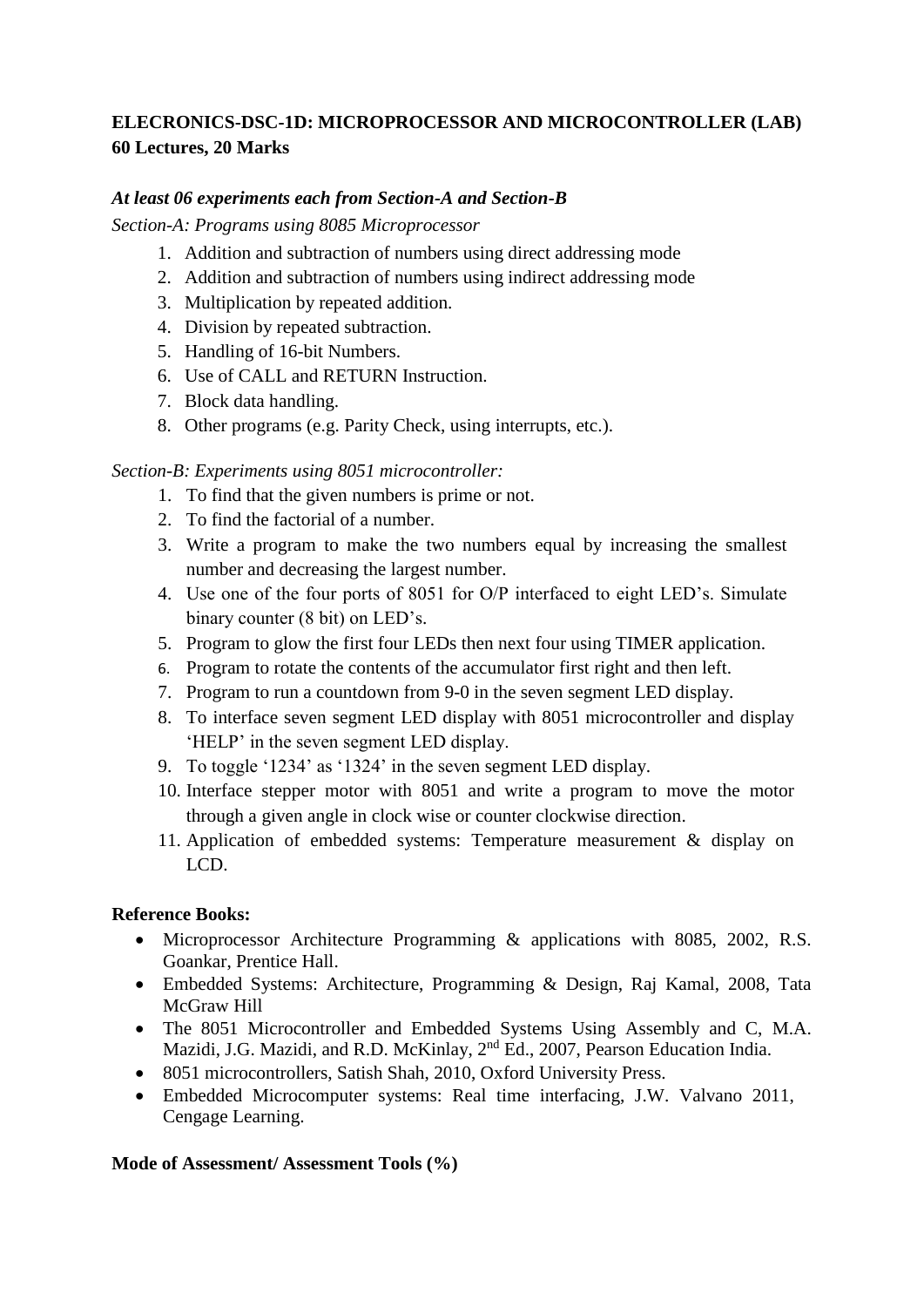| Internal:                                                | 20                                                                     |     |
|----------------------------------------------------------|------------------------------------------------------------------------|-----|
|                                                          | Assignment /Presentation/ attendance/ Class room interaction/quiz etc: | 10. |
| Written Test for theory and/or Viva Voce for Laboratory: |                                                                        |     |
| <b>Final (End Semester):</b>                             | 80                                                                     |     |
| Written Test for theory and/or Laboratory experiments:   |                                                                        | 80  |
| (Equal weightage to be assigned to each credit)          |                                                                        |     |

### **Expected Learning outcomes:** This course will enable the students to

- 1. Understand architecture and programming model of microprocessors 8085 and microcontroller 8051
- 2. Apply the assembly language programming knowledge to build various small systems based on microprocessors 8085 and microcontroller 8051.

---------------------------------------------------------------------------------------------------------------- **DISCIPLINE SPECIFIC ELECTIVE (DSE)**

----------------------------------------------------------------------------------------------------------------

## **Course Code: ELECTRONICS-DSE-1 Course Title: SEMICONDUCTOR DEVICES FABRICATION Nature of the Course: ELECTRONICS Total Credits assigned: 06 Distribution of credit: Theory – 04, Practicals-02**

**Course Objectives:** At the end of this course, a student will be able to

- 1. Learn the fundamental physics of the semiconductor materials and devices.
- 2. Learn about the semiconductor materials fabrication techniques.
- 3. Identify and asses various fabrication techniques of semiconductor devices.

### **ELECTRONICS-DSE-1: SEMICONDUCTOR DEVICES FABRICATION (THEORY) (60 Lectures, 60 Marks)**

### **Unit-I (25 Lectures, 25 Marks)**

### **Introduction:**

Review of energy bands in materials. Metal, Semiconductor and Insulator. Doping in Semiconductors, Defects: Point, Line, Schottky and Frenkel. Single Crystal, Polycrystalline and Amorphous Materials. Czochralski technique for Silicon Single Crystal Growth.

### **Thin Film Growth Techniques and Processes:**

Vacuum Pumps: Primary Pump (Mechanical) and Secondary Pumps (Diffusion, Turbomolecular, Cryopump, Sputter - Ion) basic working principle, Throughput and Characteristics in reference to Pump Selection. Vacuum Gauges (Pirani and Penning). Sputtering, Evaporation (Thermal, electron-Beam, Pulse Laser Deposition (PLD), Chemical Vapor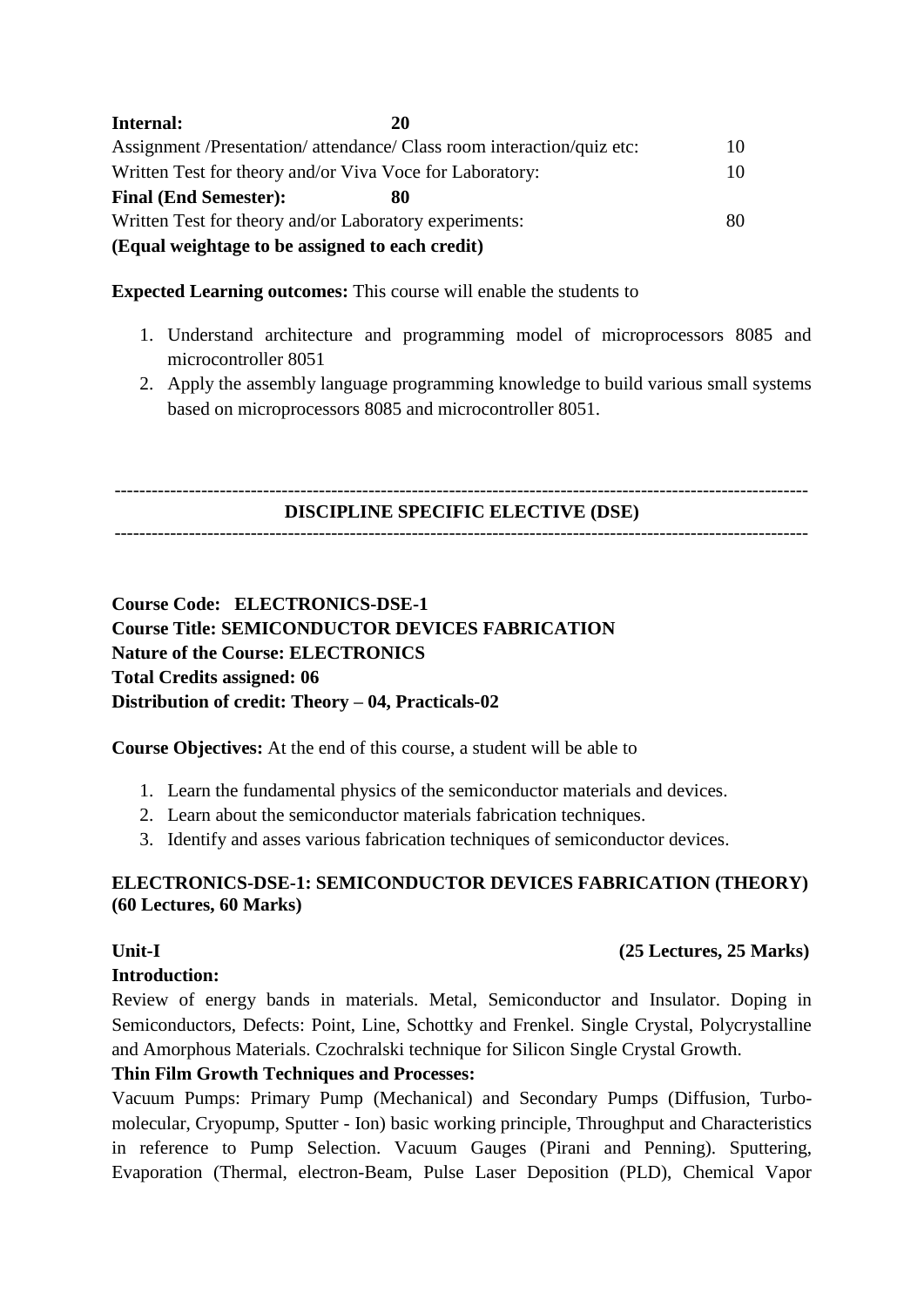Deposition (CVD). Epitaxial Growth, Deposition by Molecular Beam Epitaxy (MBE). Thermal Oxidation Process (Dry and Wet) Passivation. Metallization. Diffusion of Dopants. Diffusion Profiles. Ion implantation.

### **Semiconductor Devices:**

Review of p-n Junction diode, Metal-Semiconductor junction,Metal-Oxide-Semiconductor (MOS) capacitor and its C-V characteristics, MOSFET (enhancement and depletion mode) and its high Frequency limit.Microwave Devices:Tunnel diode.

### **Memory Devices:**

Volatile Memory: Static and Dynamic Random Access Memory(RAM), Complementary Metal Oxide Semiconductor (CMOS) and NMOS, Non-Volatile - NMOS (MOST, FAMOS), Ferroelectric Memories, Optical Memories, Magnetic Memories, Charge Coupled Devices (CCD).

### **Unit-III (12 Lectures, 12 Marks)**

### **VLSI Processing:**

Introduction of Semiconductor Process Technology, Clean RoomClassification, Line width, Photolithography: Resolution and Process, Positive and Negative Shadow Masks, Photoresist, Step Coverage, Developer. Electron Beam Lithography. Idea of Nano-Imprint Lithography. Etching: Wet Etching. Dry etching (RIE and DRIE). Basic Fabrication Process of R, C, P-N Junction diode, BJT, JFET, MESFET, MOS, NMOS, PMOS and CMOS technology. Wafer Bonding, WaferCutting, Wire bonding and Packaging issues (Qualitative idea).

### **Micro Electro-Mechanical System (MEMS):**

Introduction to MEMS, Materialsselection for MEMS Devices, Selection of Etchants, Surface and Bulk Micromachining, Sacrificial Subtractive Processes, Additive Processes, Cantilever, Membranes. GeneralIdea MEMS based Pressure, Force, and Capacitance Transducers.

### **Recommended readings:**

- Physics of Semiconductor Devices, S. M. Sze. Wiley-Interscience.
- Handbook of Thin Film Technology, Leon I. Maissel and ReinhardGlang.
- Fundamentals of Semiconductor Fabrication, S.M. Device and G. S. May, John-Wiley and Sons, Inc.
- The science and Engineering of Microelectronics Fabrication, Stephen A. Champbell, 2010, Oxford University Press.
- Introduction to Semiconductor materials and Devices, M. S. Tyagi, John Wiley & Sons
- VLSI Fabrication Principles (Si and GaAs), S.K. Gandhi, John Wiley & Sons, Inc.

### **ELECTRONICS- DSE-1: SEMICONDUCTOR DEVICES FABRICATION (LAB)**

## **Unit-IV (8 Lectures, 8 Marks)**

### **Unit-II (15 Lectures, 15 Marks)**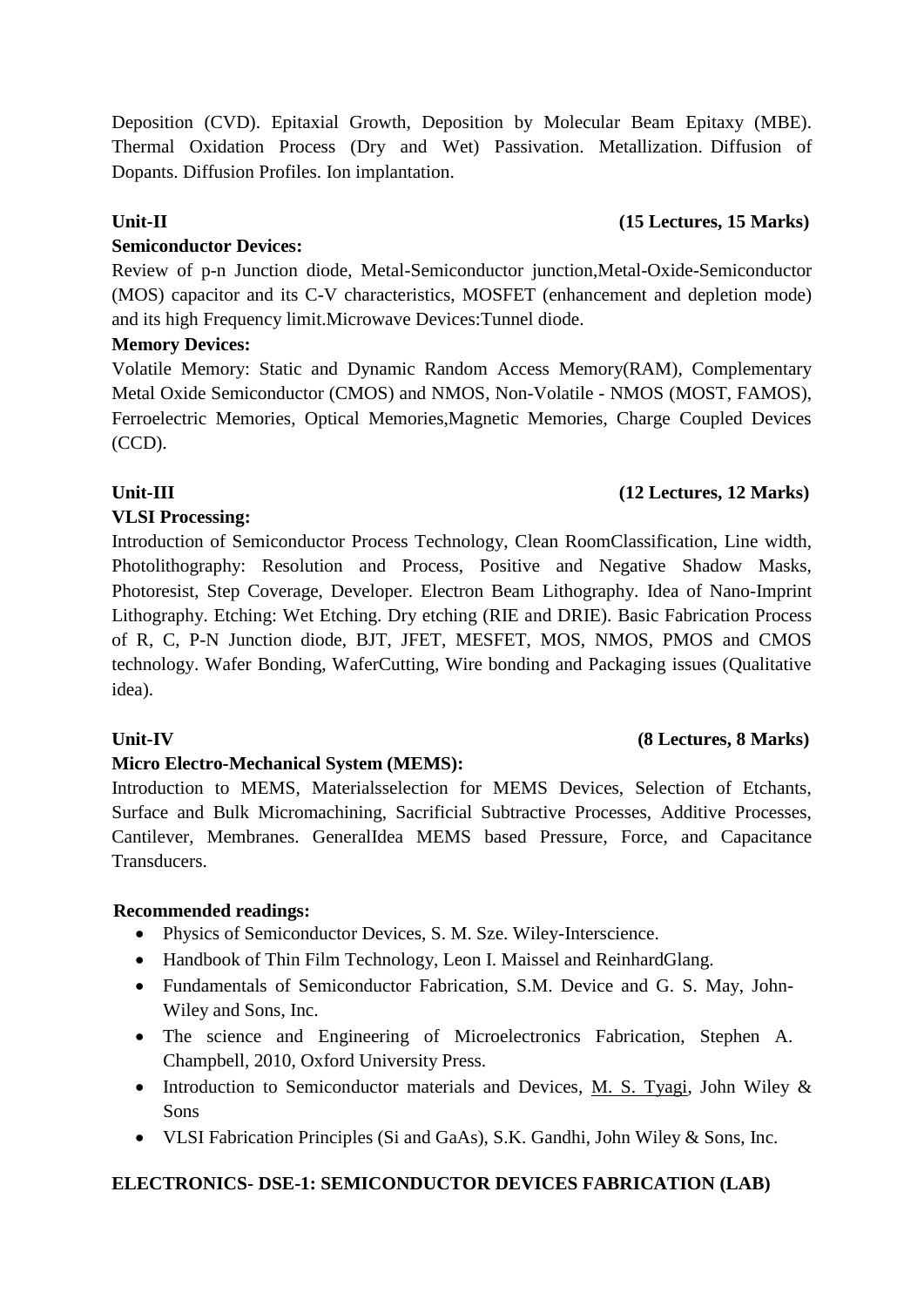### **60 Lectures, 20 Marks**

### **AT LEAST 05 EXPERIMENTS FROM THE FOLLOWING**

- 1. Fabrication of alloy p-n Junction diode and study its I-V Characteristics.
- 2. Study the output and transfer characteristics of MOSFET.
- 3. To design and plot the static & dynamic characteristics of digital CMOS inverter.
- 4. Create vacuum in a small tube (preferably of different volumes) using a Mechanical rotary pump and measure pressure using vacuum gauges.
- 5. Deposition of Metal thin films/contacts on ceramic/thin using Thermal Evaporation and study IV characteristics.
- 6. Selective etching of Different Metallic thin films using suitable etchants of different concentrations.
- 7. Wet chemical etching of Si for MEMS applications using different concentration of etchant.
- 8. Calibrate semiconductor type temperature sensor (AD590, LM 35, LM 75).
- 9. Quantum efficiency of CCDs.
- 10. To measure the resistivity of a semiconductor (Ge) crystal with temperature (up to  $150^{\circ}$ C) by four-probe method.
- 11. To fabricate a ceramic and study its capacitance using LCR meter.
- 12. To fabricate a thin film capacitor using dielectric thin films and metal contacts and study its capacitance using LCR meter.
- 13. Study the linearity characteristics of
	- (a) Pressure using capacitive transducer
	- (b) Distance using ultrasonic transducer

### **Recommended readings:**

- Physics of Semiconductor Devices, S. M. Sze. Wiley-Interscience.
- Handbook of Thin Film Technology, Leon I. Maissel and ReinhardGlang.
- The science and Engineering of Microelectronics Fabrication, Stephen A. Champbell, 2010, Oxford University Press.
- VLSI Fabrication Principles (Si and GaAs), S.K. Gandhi, John Wiley & Sons, Inc.

## **Mode of Assessment/ Assessment Tools (%)**

| Internal:                                                | 20                                                                     |    |
|----------------------------------------------------------|------------------------------------------------------------------------|----|
|                                                          | Assignment /Presentation/ attendance/ Class room interaction/quiz etc: | 10 |
| Written Test for theory and/or Viva Voce for Laboratory: |                                                                        | 10 |
| <b>Final (End Semester):</b>                             | 80                                                                     |    |
| Written Test for theory and/or Laboratory experiments:   |                                                                        | 80 |
| (Equal weightage to be assigned to each credit)          |                                                                        |    |

## **Expected Learning outcomes:** This course will enable the students to

- 1. Understand semiconductor material properties and fabrication techniques
- 2. Apply the knowledge for fabrication of semiconductor materials for research purpose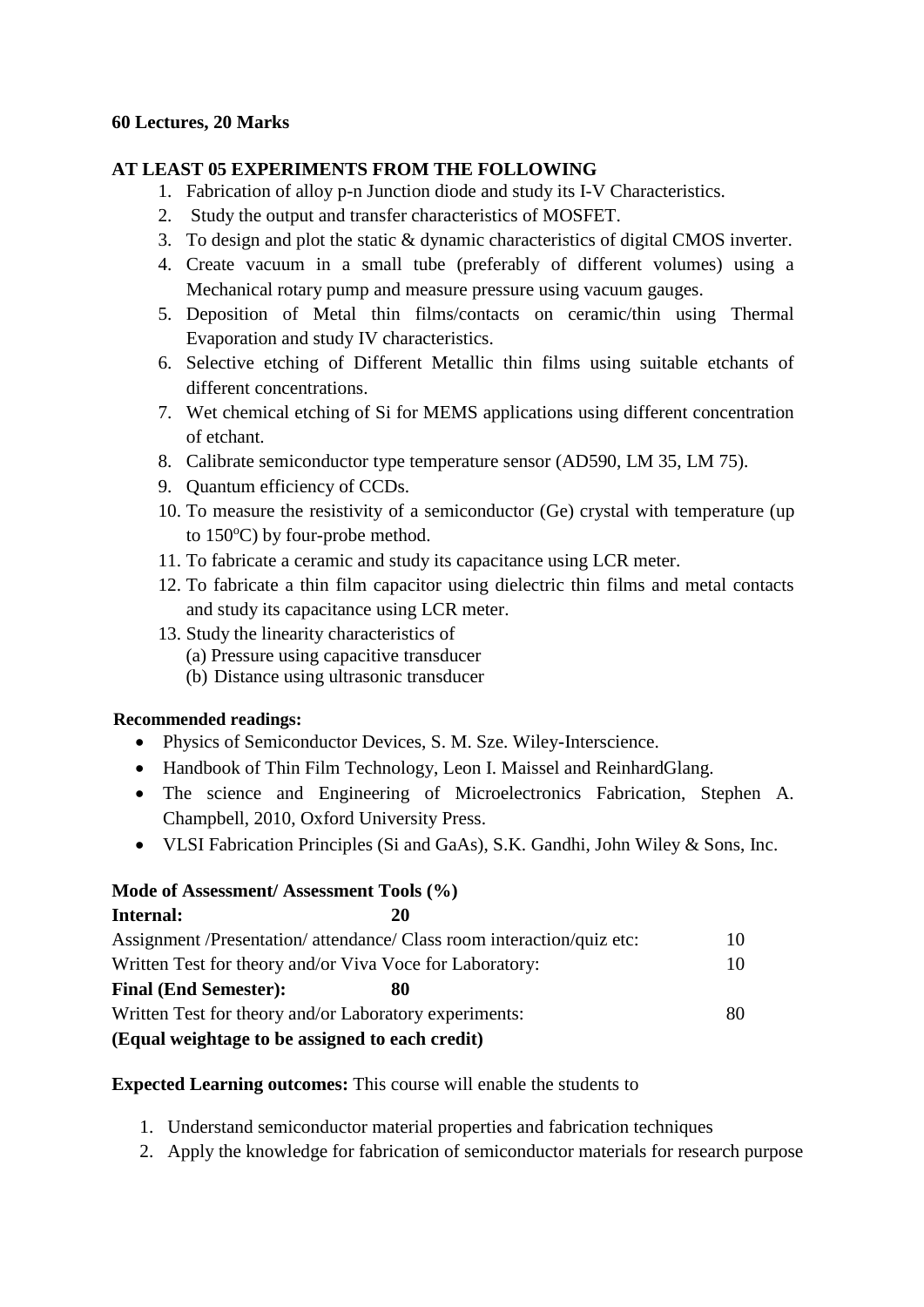----------------------------------------------------------------------------------------------------------------

**Course Code: ELECTRONICS-DSE-1 Course Title: ELECTRONIC INSTRUMENTATION Nature of the Course: ELECTRONICS Total Credits assigned: 06 Distribution of credit: Theory-04, Practicals-02**

**Course Objectives**: At the completion of this course, a student will be able to

- 1. Learn about the various measurement instruments and the measurement techniques involved.
- 2. Handle different instruments like power supply, Oscilloscope etc.
- 3. Develop the knowledge of the students about transducers and sensors.

### **ELECTRONICS-DSE-1: ELECTRONIC INSTRUMENTATION (THEORY) (60 Lectures, 60 Marks)**

### **Unit-I (20 Lectures, 20 Marks)**

### **Measurements:**

Accuracy and precision. Significant figures. Error and uncertainty analysis. Shielding and grounding. Electromagnetic Interference.

### **Basic Measurement Instruments**:

DC measurement-ammeter, voltmeter, ohm meter, AC measurement, Digital voltmeter systems (integrating and non-integrating). Digital Multimeter; Block diagram principle of measurement of I, V, C. Accuracy and resolution of measurement.

### **Measurement of Impedance:**

A.C. bridges, Measurement of Self Inductance (Anderson's bridge), Measurement of Capacitance (De Sauty's bridge), Measurement of frequency (Wien's bridge).

### **Unit-II (25 Lectures, 25 Marks)**

### **Power supply:**

Block Diagram of a Power Supply, Qualitative idea of C and L Filters.IC Regulators (78XX and 79XX), Line and load regulation, Short circuit protection. Idea of switched mode power supply (SMPS) and uninterrupted power supply (UPS).

### **Oscilloscope**:

Block Diagram, CRT, Vertical Deflection, Horizontal Deflection. Screensfor CRT, Oscilloscope probes, measurement of voltage, frequency and phase by Oscilloscope.Digital Storage Oscilloscopes. LCD display for instruments.

### **Lock-in-amplifier**: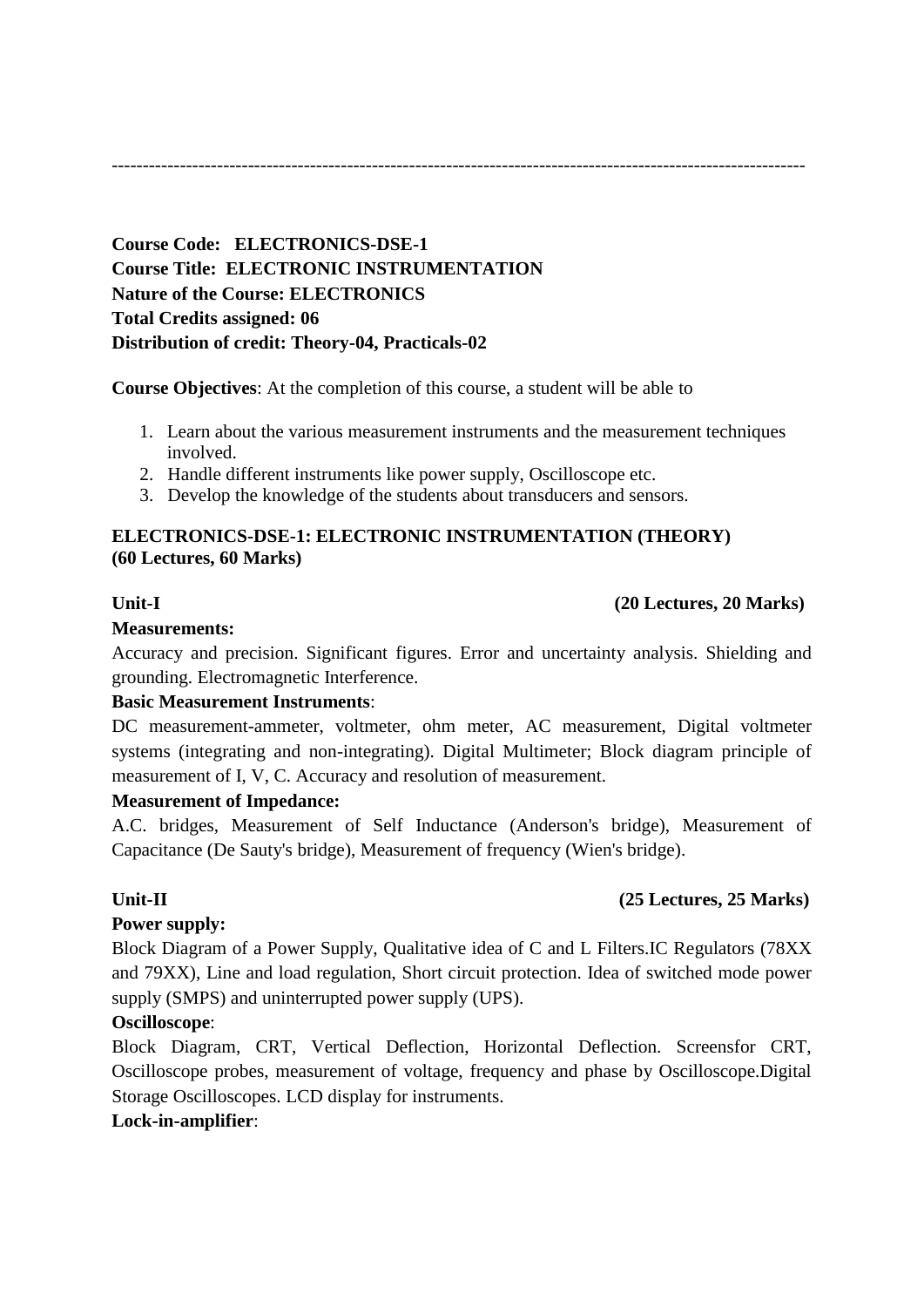Basic Principles of phase locked loop (PLL), Phase detector (XOR edge triggered), Voltage Controlled Oscillator (Basics, varactor), lock and capture. Basic idea of PLL IC (565 or 4046). Lock-in-amplifier, Idea of techniques for sum and averaging of signals.

### **Signal Generators**:

Function generator, Pulse Generator, (Qualitative only).

## **Unit-III (5 Lectures, 5 Marks)**

### **Virtual Instrumentation**:

Introduction, Interfacing techniques (RS 232, GPIB, USB), Idea about Audrino microcontroller and interfacing software (like lab View).

### **Unit-IV (10 Lectures, 10 Marks)**

### **Transducers**:

Classification of transducers, Basic requirement/characteristics oftransducers, Active and Passive transducers, Resistive (Potentiometer- Theory, temperature compensation & applications), Capacitive (variable air gap type), Inductive (LVDT) & piezoelectric transducers.Measurement of temperature (RTD, semiconductor IC sensors), Light transducers (photo resistors & photovoltaic cells).

### **Reference Books:**

- W.D. Cooper and A. D. Helfrick, Electronic Instrumentation and Measurement Techniques, Prentice Hall (2005).
- E.O. Doebelin, Measurement Systems: Application and Design, McGraw Hill Book fifth Edition (2003).
- David A. Bell, Electronic Devices and Circuits, Oxford University Press (2015).
- Alan S. Morris, "Measurement and Instrumentation Principles", Elsevier (Butterworth Heinmann-2008).
- S. Rangan, G. R. Sarma and V. S. Mani, Instrumentation Devices and Systems, Tata Mcgraw Hill (1998).
- Introduction to measurements and instrumentation,  $4<sup>th</sup>Edn$ , Ghosh, PHI Learning

### **ELECTRONICS-DSE-1: ELECTRONIC INSTRUMENTATION (LAB) 60 Lectures, 20 Marks**

### **AT LEAST 05 EXPERIMENTS FROM THE FOLLOWING**

- 1. Measurement of resistance by Wheatstone bridge and measurement of bridge sensitivity.
- 2. Measurement of Capacitance by De Sauty's bridge
- 3. To determine the Characteristics of resistance transducer Strain Gauge (Measurement of Strain using half and full bridge.)
- 4. To determine the Characteristics of LVDT.
- 5. To determine the Characteristics of Thermistors and RTD.
- 6. Measurement of temperature by Thermocouples.
- 7. Design a regulated power supply of given rating (5 V or 9V).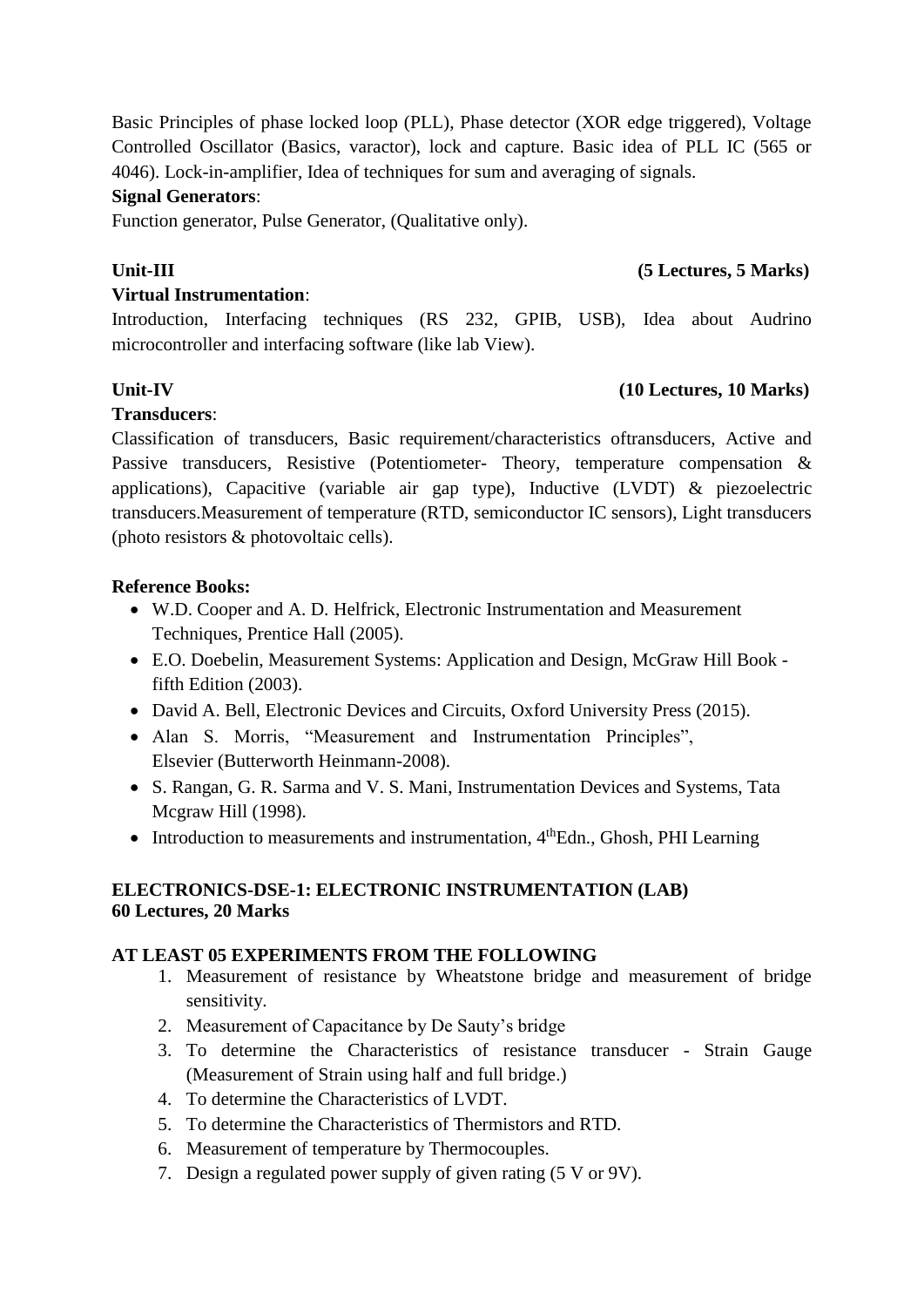- 8. To design and study the Sample and Hold Circuit.
- 9. To plot the frequency response of a microphone.

### **Recommended readings:**

- W.D. Cooper and A. D. Helfrick, Electronic Instrumentation and Measurement Techniques, Prentice Hall (2005).
- David A. Bell, Electronic Instrumentation & Measurements, Prentice Hall (2013)
- S. Rangan, G. R. Sarma and V. S. Mani, Instrumentation Devices and Systems, Tata Mcgraw Hill (1998).
- Basic Electronics: A text lab manual, P.B. Zbar, A.P. Malvino, M.A. Miller,  $1990$ ,  $\Box$ Mc-Graw Hill

### **Mode of Assessment/ Assessment Tools (%)**

| Internal:                                                | 20                                                                     |     |
|----------------------------------------------------------|------------------------------------------------------------------------|-----|
|                                                          | Assignment /Presentation/ attendance/ Class room interaction/quiz etc: | 10  |
| Written Test for theory and/or Viva Voce for Laboratory: |                                                                        | 10. |
| <b>Final (End Semester):</b>                             | 80                                                                     |     |
| Written Test for theory and/or Laboratory experiments:   |                                                                        | 80  |
| (Equal weightage to be assigned to each credit)          |                                                                        |     |

**Expected Learning outcomes:** This course will enable the students to

- 1. Have the necessary knowledge to use and apply various measurement instruments.
- 2. Be able to measure resistance, capacitance, temperature using available bridge methods.
- 3. Learn to design circuits for systems like power supply and sample and hold circuits etc.
- 4. Learn the theory and practical knowledge about various sensors.

----------------------------------------------------------------------------------------------------------------

**Course Code: ELECTRONICS-DSE-2 Course Title: ANTENNA THEORY AND WIRELESS NETWORK Nature of the Course: ELECTRONICS Total Credits assigned: 06 Distribution of credit: Theory – 05, Tutorial-01**

**Course Objectives:** At the end of this course, a student will be able to

- 1. Learn the basics of antenna and its various parameters.
- 2. Learn about modes of propagation of radio waves.
- 3. Learn the basics of wireless communication systems and modern communication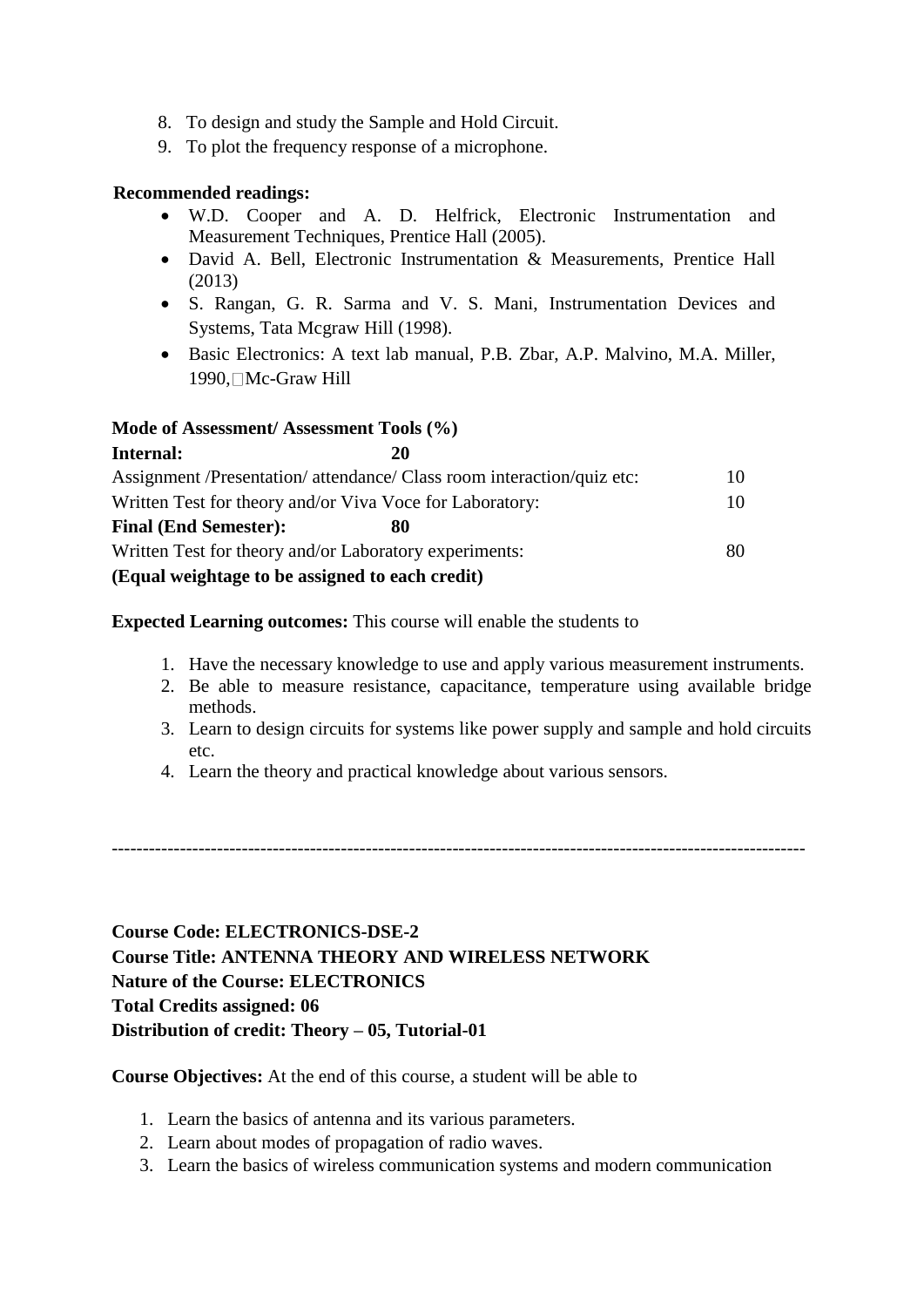systems like cellular technology.

### **ELECTRONICS-DSE-2: ANTENNA THEORY AND WIRELESS NETWORK (THEORY) (75 Lectures, 80 Marks)**

### **Introduction:**

Antenna as an element of wireless communication system, Antenna radiation mechanism, Types of Antennas, Fundamentals of EMFT: Maxwell's equations and their applications to antennas.

### **Antenna Parameters:**

Antenna parameters: Radiation pattern (polarization patterns,Field and Phase patterns), Field regions around antenna, Radiation intensity, Beam width, Gain, Directivity, Polarization, Bandwidth, Efficiency and Antenna temperature.

### **Antenna as a Transmitter/Receiver:**

Effective Height and Aperture, Power deliveredto antenna, Input impedance. Radiation from an infinitesimal small current element, Radiation from an elementary dipole (Hertzian dipole), Reactive, Induction and Radiation fields, Power density and radiation resistance for small current element and half wave dipole antenna.

### **Radiating Wire Structures (Qualitative idea only):**

Monopole, Dipole, Folded dipole, Loop antenna and Biconical broadband Antenna. Basics of Patch Antenna and its design. Examples of Patch antenna like bowtie, sectoral, fractal, etc.

### **Unit-II: (10 Lectures, 10Marks)**

### **Propagation of Radio Waves:**

Different modes of propagation: Ground waves, Spacewaves, Space Wave propagation over flat and curved earth, Optical and Radio Horizons, Surface Waves and Troposphere waves, Ionosphere, Wave propagation in the Ionosphere. Critical Frequency, Maximum usable frequency (MUF), Skips distance. Virtual height. Radio noise of terrestrial and extraterrestrial origin. Elementary idea of propagation of waves used in Terrestrial mobile communications.

### **Unit-III: (30 Lectures, 35Marks)**

**Introduction:** History of wireless communication, Wireless Generation and Standards, Cellular and Wireless Systems, Current Wireless Systems, Cellular Telephone Systems, Wide Area Wireless Data Services, Broadband Wireless Access, Satellite Networks, Examples of Wireless Communication Systems. Idea about Global Mobile communication system.

### **Modern Wireless Communication Systems:**

Second Generation (2G) CellularNetworks, Third Generation (3G) Wireless Networks, Wireless Local Loop (WLL), Wireless Local Area Networks (WLANs), Bluetooth and Personal Area Networks(PANs). Idea about Wi-Fi, 4G and LTE, and 5G.

### **Cellular Concept and System Design Fundamentals:**

Cellular Concept and CellularSystem Fundamentals, Frequency Reuse, Channel Assignment Strategies, Handoff strategies, Interference and System Capacity, Trunking and Grade of

### **Unit-I: (35 Lectures, 35Marks)**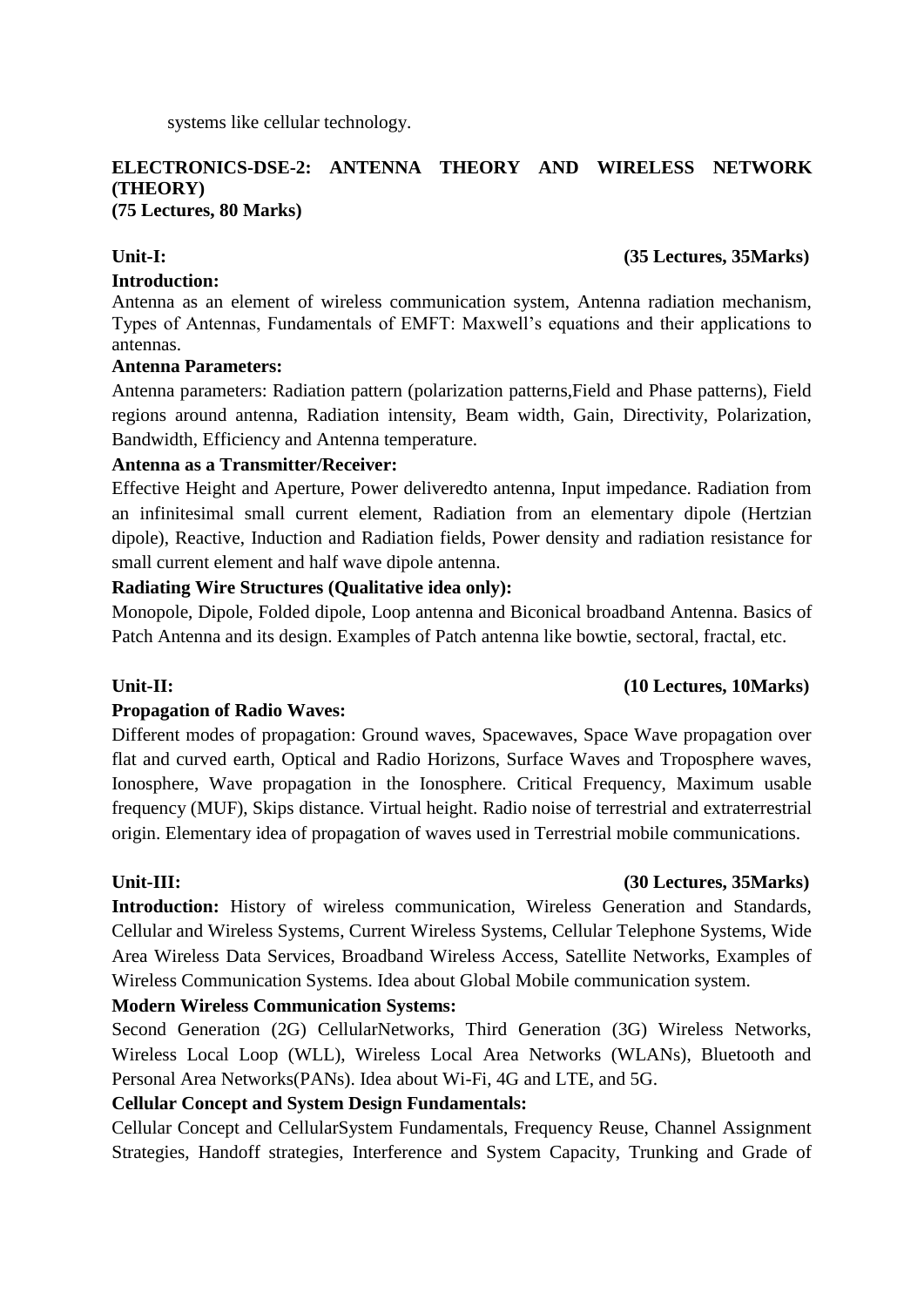Service. Improving Coverage & Capacity in Cellular Systems. Cell Splitting and Sectoring. CellularSystems design Considerations (Qualitative idea only).

### **Recommended readings:**

- Ballanis, Antenna Theory, John Wiley & Sons, (2003)  $2<sup>nd</sup> Ed$ .
- Jordan and Balmain, E. C., Electro Magnetic Waves and Radiating Systems, PHI, 1968 Reprint (2003) 3rd Ed.
- Andrea Goldsmith, Wirelerss communications, (2015) Cambridge University Press
- D. Tse and P. Viswanathan, Fundamentals of Wireless Communication, (2014) Cambridge University Press.
- Wireless communication and Networks, UpenaDala, 2015, Oxford University Press.
- Antenna and Wave Propagation, Yadava, PHI Learning.
- Haykin S. & Moher M., Modern Wireless Communication, Pearson,  $(2005)$  3<sup>rd</sup> Ed.
- Lee, William C.Y., Mobile Communciation Design and Fundamentals. (1999)  $4<sup>th</sup>$  Ed

### **Mode of Assessment/ Assessment Tools (%)**

| Internal:                                                | 20                                                                     |    |
|----------------------------------------------------------|------------------------------------------------------------------------|----|
|                                                          | Assignment /Presentation/ attendance/ Class room interaction/quiz etc: | 10 |
| Written Test for theory and/or Viva Voce for Laboratory: |                                                                        | 10 |
| <b>Final (End Semester):</b>                             | 80                                                                     |    |
| Written Test for theory and/or Laboratory experiments:   |                                                                        | 80 |
| (Equal weightage to be assigned to each credit)          |                                                                        |    |

**Expected Learning outcomes:** This course will enable the students to

- 1. Acquire the basic knowledge of antenna as a transmitter and receiver.
- 2. Understand about propagation of radio waves and the various wireless communication systems.
- 3. Recognise various techniques involved in cellular communication systems.

### ---------------------------------------------------------------------------------------------------------------- **SKILL ENHANCEMENT COURSE - SEC1 TO SEC4**

 $-$ 

**Course Code: ELECTRONICS-SEC-1 Course Title: COMPUTATIONAL PHYSICS SKILL Nature of the Course: ELECTRONICS Total Credits assigned: 02 Distribution of credit: Theory 02**

**Course objective:** At the end of this course, a student will be able to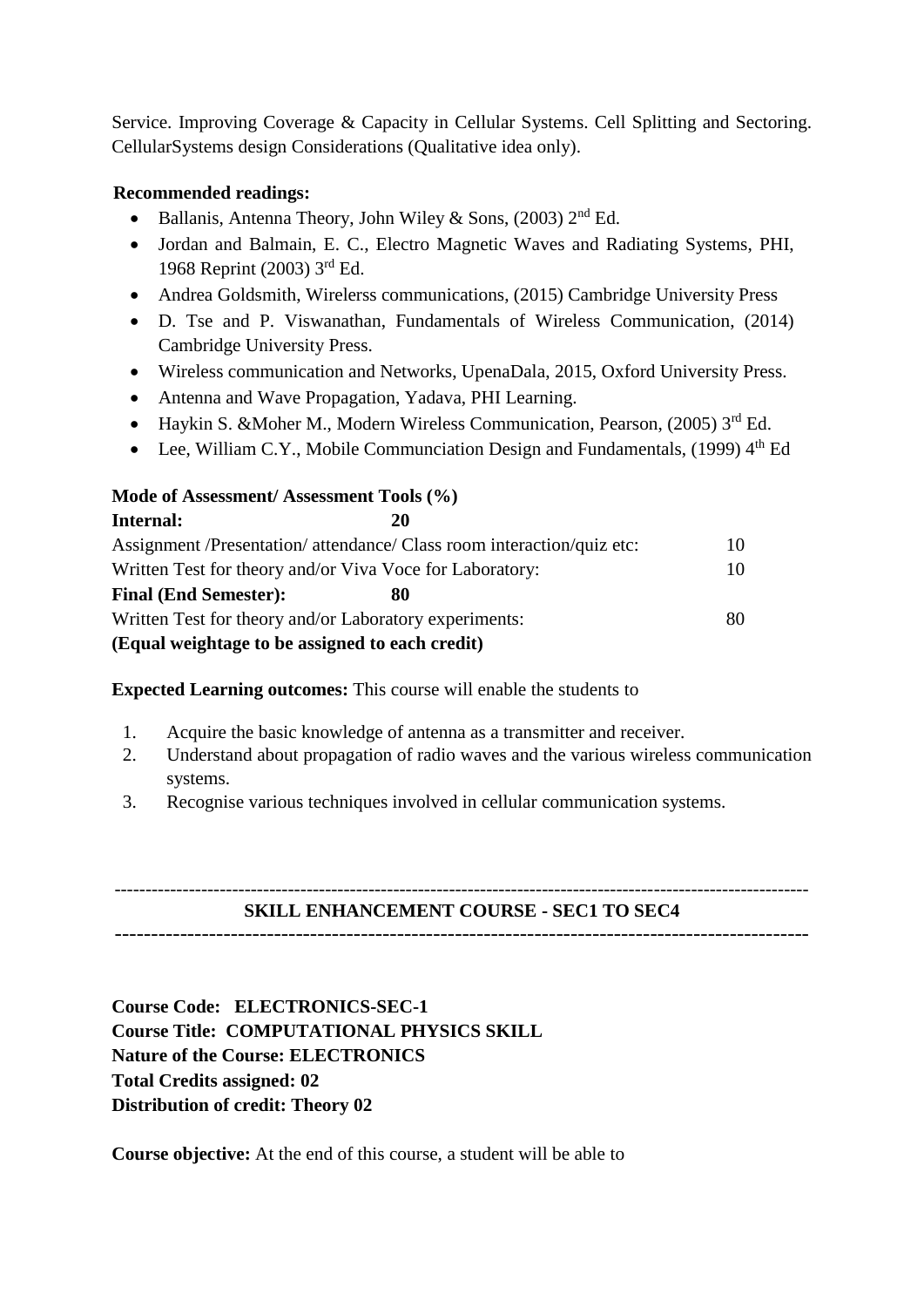- 1. Learn computer programming and numerical analysis and understand its role in solving problems in Physics and Science.
- 2. Solve problems on computers applying FORTRAN language and computational methods to solve physical problems in LINUX operating system.
- 3. Acquire practical experience on scientific word processing with LaTeX, graphical analysis and visualization of computational data with Gnuplot.

### **ELECTRONICS-SEC-1: COMPUTATIONAL PHYSICS SKILL (THEORY) (30 Lectures, 40 Marks)**

The aim of this course is not just to teach computer programming and numerical analysis but to emphasize its role in solving problems in Physics and Science.

- Highlights the use of computational methods to solve physical problems
- Use of computer language as a tool in solving physics/science problems
- Course will consist of hands on training on the Problem solving on Computers.

### **Unit-I: (4 Lectures, 5Marks)**

### **Introduction:**

Importance of computers in Physics, paradigm for solving physics problems for solution**.** Usage of linux as an Editor.

### **Algorithms and Flowcharts:**

Algorithm: Definition, properties and development. Flowchart: Concept of flowchart, symbols, guidelines, types. Examples: Cartesian to Spherical Polar Coordinates, Roots of Quadratic Equation, Sum of two matrices, Sum and Product of a finite series, calculation of  $sin(x)$  as a series, algorithm for plotting (1) Lissajous figures and (2) trajectory of a projectile thrown at an angle with the horizontal.

### **Scientific Programming**:

Some fundamental Linux Commands (Internal and External commands). Development of FORTRAN, Basic elements of FORTRAN: Character Set, Constants and their types, Variables and their types, Keywords, Variable Declaration and concept of instruction and program. Operators: Arithmetic, Relational, Logical and Assignment Operators. Expressions: Arithmetic, Relational, Logical, Character and Assignment Expressions. Fortran Statements: I/O Statements (unformatted/formatted), Executable and Non-Executable Statements, Layout of Fortran Program, Format of writing Program and concept of coding, Initialization and Replacement Logic. Examples from physics problems.

### **Control Statements:**

Types of Logic(Sequential, Selection, Repetition), BranchingStatements (Logical IF, Arithmetic IF, Block IF, Nested Block IF, SELECT CASE and ELSE IF Ladder statements), Looping Statements (DO-CONTINUE, DO-ENDDO, DO-WHILE, Implied and Nested DO Loops), Jumping Statements (Unconditional GOTO, Computed GOTO, Assigned GOTO) Subscripted Variables (Arrays: Types of Arrays, DIMENSION Statement, Reading and Writing Arrays), Functions and Subroutines (Arithmetic Statement Function, Function

### **Unit-II: (6 Lectures, 8Marks)**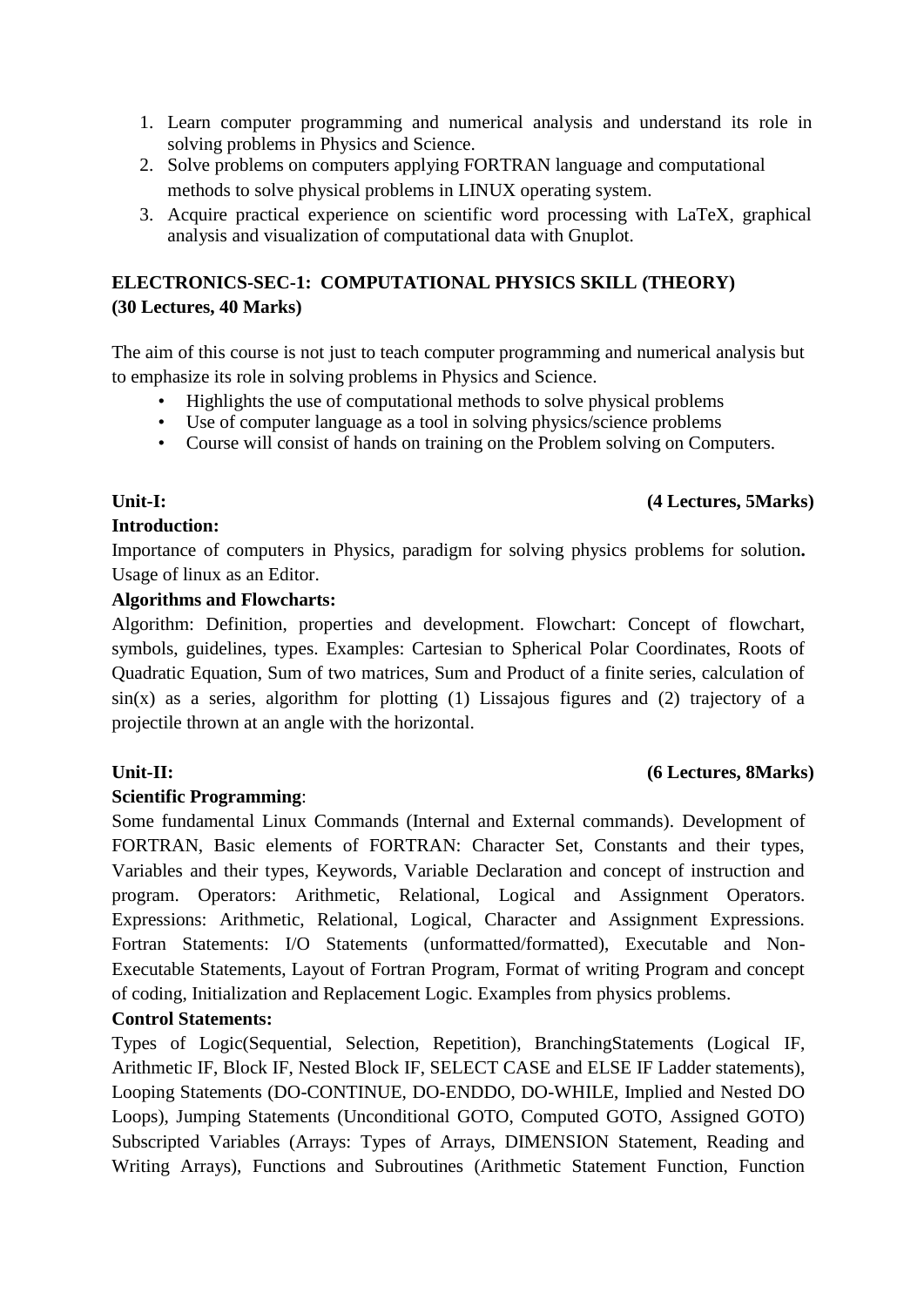Subprogram and Subroutine), RETURN, CALL, COMMON and EQUIVALENCE Statements), Structure, Disk I/O Statements, open a file, writing in a file, reading from a file. Examples from physics problems.

### **Programming:**

- 1. Exercises on syntax on usage of FORTRAN
- 2. Usage of GUI Windows, Linux Commands, familiarity with DOS commands and working in an editor to write sources codes in FORTRAN.
- 3. To print out all natural even/ odd numbers between given limits.
- 4. To find maximum, minimum and range of a given set of numbers.
- 5. Calculating Euler number using  $exp(x)$  series evaluated at  $x=1$

### **Unit-IV: (8 Lectures, 9 Marks)**

### **Scientific word processing: Introduction to LaTeX:**

TeX/LaTeX word processor, preparing a basic LaTeX file, Document classes, Preparing an input file for LaTeX, Compiling LaTeX File, LaTeX tags for creating different environments, Defining LaTeX commands and environments, Changing the type style, Symbols from other languages.

### **Equation representation:**

Formulae and equations, Figures and other floating bodies, Lining in columns- Tabbing and tabular environment, Generating table of contents, bibliography and citation, Making an index and glossary, List making environments, Fonts, Picture environment and colours, errors.

### **Visualization:**

Introduction to graphical analysis and its limitations. Introduction to Gnuplot. Importance of visualization of computational and computational data, basic Gnuplot commands: simple plots, plotting data from a file, saving and exporting, multiple data sets per file, physics with Gnuplot (equations, building functions, user defined variables and functions), Understanding data with Gnuplot

### **Unit-V: (6 Lectures, 10 Marks)**

### **Hands on exercises:**

- 1. To compile a frequency distribution and evaluate mean, standard deviation etc.
- 2. To evaluate sum of finite series and the area under a curve.
- 3. To find the product of two matrices
- 4. To find a set of prime numbers and Fibonacci series.
- 5. To write program to open a file and generate data for plotting using Gnuplot.
- 6. Plotting trajectory of a projectile projected horizontally.
- 7. Plotting trajectory of a projectile projected making an angle with the horizontally.
- 8. Creating an input Gnuplot file for plotting a data and saving the output for seeing on the screen. Saving it as an eps file and as a pdf file.
- 9. To find the roots of a quadratic equation.

### Unit-III: (6 Lectures, 8 Marks)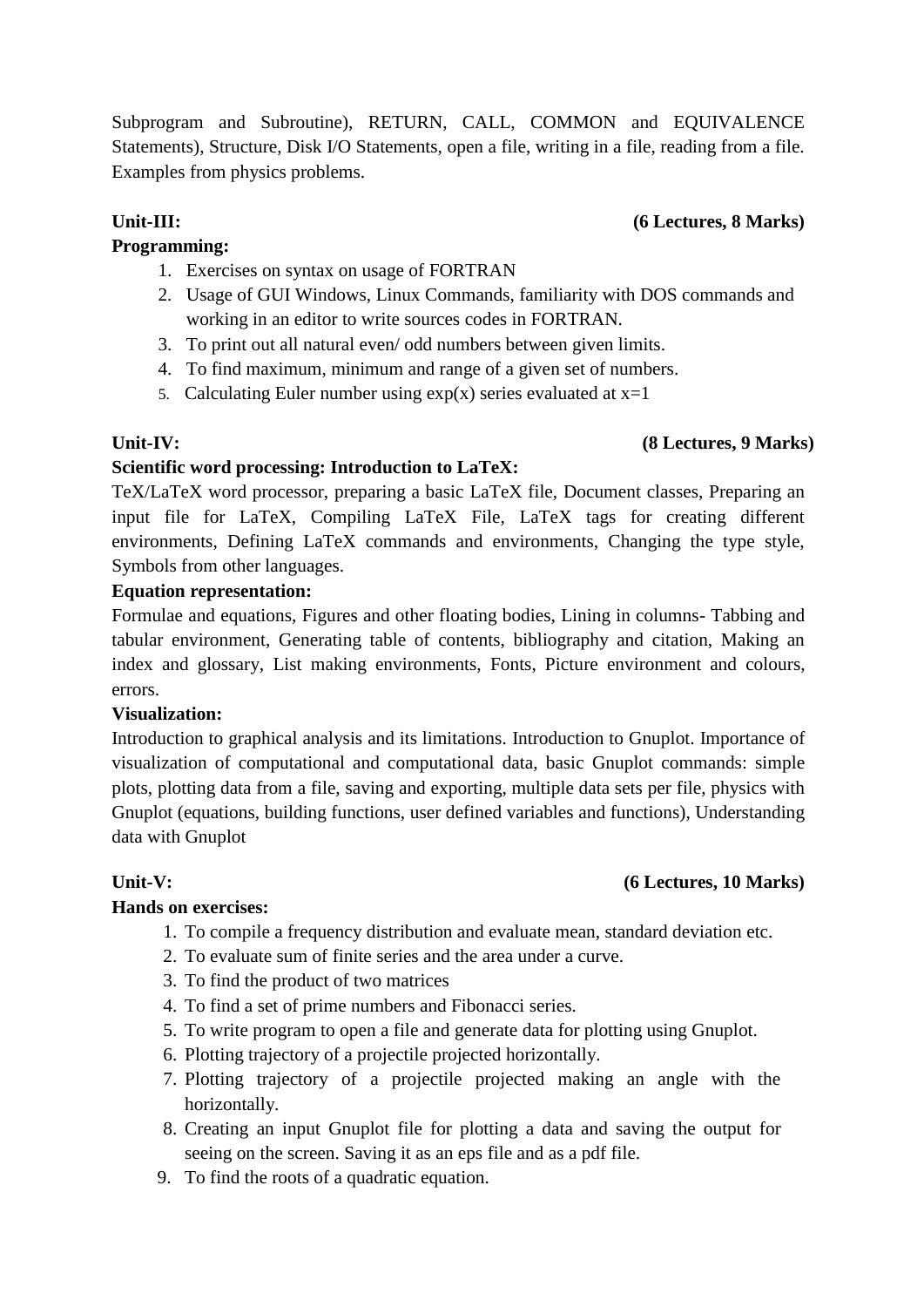- 10. Motion of a projectile using simulation and plot the output for visualization.
- 11. Numerical solution of equation of motion of simple harmonic oscillator and plot the outputs for visualization.
- 12. Motion of particle in a central force field and plot the output for visualization.

### **Recommended readings:**

- Introduction to Numerical Analysis, S.S. Sastry,  $5<sup>th</sup>Edn$ , 2012, PHI Learning Pvt. Ltd.
- Computer Programming in Fortran 77". V. Rajaraman (Publisher:PHI).
- LaTeX–A Document Preparation System", Leslie Lamport (Second Edition, Addison-Wesley, 1994).
- Gnuplot in action: understanding data with graphs, Philip K Janert, (Manning 2010)
- Schaum's Outline of Theory and Problems of Programming with Fortran, S Lipsdutz and A Poe, 1986Mc-Graw Hill Book Co.
- Computational Physics: An Introduction, R. C. Verma, etal. New Age International Publishers, New Delhi(1999)
- Elementary Numerical Analysis, K.E.Atkinson,  $3^{rd}$  E d n ., 2007, Wiley India Edition.

### **Mode of Assessment/ Assessment Tools (%)**

| Internal:                                                              | 20 |    |
|------------------------------------------------------------------------|----|----|
| Assignment /Presentation/ attendance/ Class room interaction/quiz etc: |    | 10 |
| Written Test for theory and/or Viva Voce for Laboratory:               |    | 10 |
| <b>Final (End Semester):</b>                                           | 80 |    |
| Written Test for theory and/or Laboratory experiments:                 |    | 80 |
| (Equal weightage to be assigned to each credit)                        |    |    |

**Expected learner outcomes:** This course will enable the students to

- 1. Apply their knowledge on computer programming and numerical analysis in solving real physical problems.
- 2. Acquire Knowledge of FORTRAN programming language and LINUX operating system will make them enabled dealing scientific computing in different areas of Physics.

----------------------------------------------------------------------------------------------------------------

**Course Code: ELECTRONICS- SEC-2 Course Title: ELECTRICAL CIRCUITS AND NETWORK SKILLS Nature of the Course: ELECTRONICS Total Credits assigned: 02 Distribution of credit: Theory 02**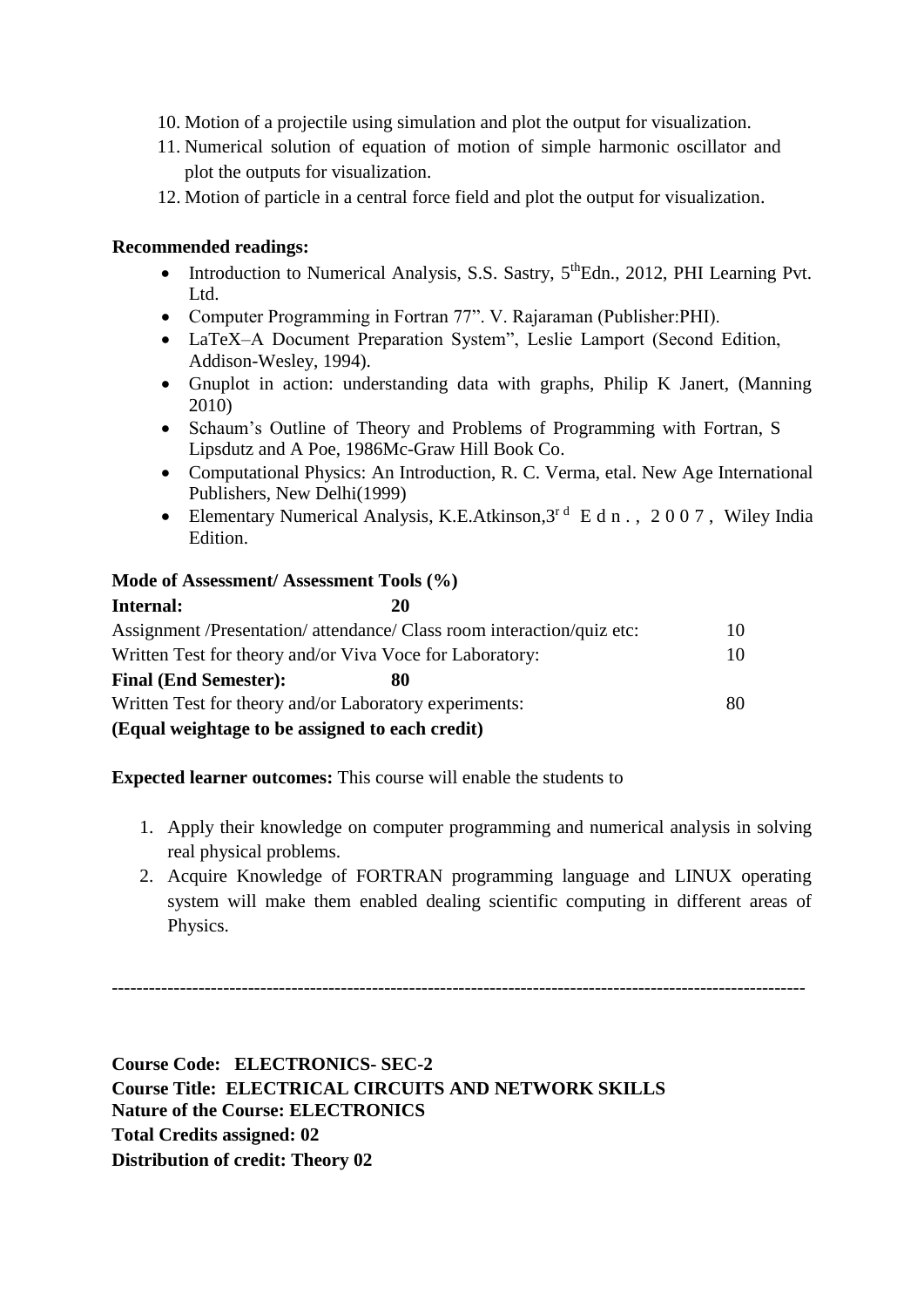### **Course objective:** At the end of this course, a student will be able to

- 1. Learn the basic circuit concepts and devices like resistors, capacitors and inductors.
- 2. Learn about AC and DC circuit analysis.
- 3. Understand different theorems of network analysis.

## **ELECTRONICS- SEC-2: ELECTRICAL CIRCUITS AND NETWORK SKILLS (Theory)**

**(30 Lectures, 40 Marks)**

### **Basic Electricity Principles**:

Voltage, Current, Resistance, and Power. Ohm's law. Series, parallel, and series-parallel combinations. AC and DC Electricity. Familiarization with multimeter, voltmeter and ammeter.

### **Electrical Circuits**:

Basic electric circuit elements and their combination. Rules toanalyze DC sourced electrical circuits. Current and voltage drop across the DC circuit elements. Single-phase and threephase alternating current sources. Rules to analyze AC sourced electrical circuits. Real, imaginary and complex power components of AC source. Power factor. Saving energy and money.

### **Electrical Drawing and Symbols**:

Drawing symbols. Blueprints.Reading Schematics.Ladder diagrams. Electrical Schematics. Power circuits. Control circuits. Reading of circuit schematics. Tracking the connections of elements and identify current flow and voltage drop.

### **Unit-II: (10 Lectures, 12 Marks)**

### **Generators and Transformers**:

DC Power sources. AC/DC generators. Inductance, capacitance and impedance. Operation of transformers.

### **Electric Motors**:

Single-phase, three-phase & DC motors. Basic design. Interfacing DC or AC sources to control heaters & motors. Speed & power of ac motor.

### **Solid-State Devices**:

Resistors, inductors and capacitors. Diode and rectifiers. Components in Series or in shunt. Response of inductors and capacitors with DC or AC sources.

### **Electrical Protection**:

Relays. Fuses and disconnect switches. Circuit breakers. Overload devices. Ground-fault protection. Grounding and isolating. Phase reversal. Surge protection. Relay protection device.

### **Electrical Wiring**:

Different types of conductors and cables. Basics of wiring-Star and delta connection. Voltage drop and losses across cables and conductors. Instruments to measure current, voltage, power

## **Unit-III: (10 Lectures, 14 Marks)**

### **Unit-I: (10 Lectures, 14 Marks)**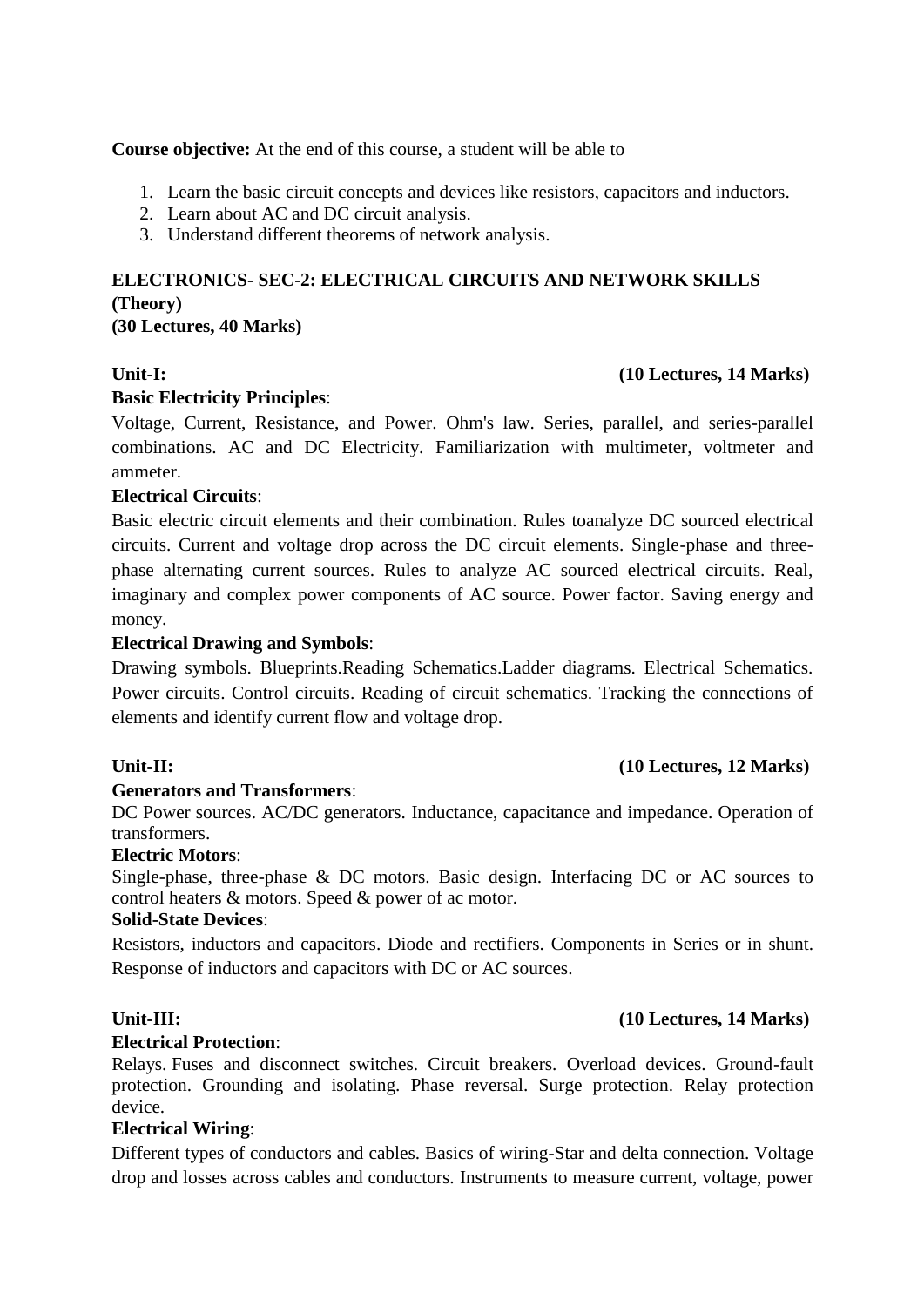in DC and AC circuits. Insulation. Solid and stranded cable. Conduit. Cable trays. Splices: wire nuts, crimps, terminal blocks, and solder. Preparation of extension board.

### **Recommended readings:**

- Electrical Circuits, K.A. Smith and R.E. Alley, 2014, Cambridge University Press
- A text book in Electrical Technology B L Theraja S Chand & Co.
- A text book of Electrical Technology A K Theraja
- Performance and design of AC machines M G Say ELBS Edn.

## **Mode of Assessment/ Assessment Tools**

| Internal:                                                              | 10 |    |
|------------------------------------------------------------------------|----|----|
| Assignment /Presentation/ attendance/ Class room interaction/quiz etc: |    |    |
| Written Test for theory and/or Viva Voce for Laboratory:               |    |    |
| <b>Final (End Semester):</b>                                           | 40 |    |
| Written Test for theory and/or Laboratory experiments:                 |    | 40 |
| (Equal weightage to be assigned to each credit)                        |    |    |

### **Expected learner outcomes:** This course will enable the students to

- 1. Acquire foundation knowledge about voltage, current and passive devices.
- 2. Analyse Ac and DC circuits using available techniques.
- 3. Attain the necessary skill to analyse different types of networks using the standard network theorem.

----------------------------------------------------------------------------------------------------------------

### **Course Code: ELECTRONICS-SEC-3 Course Title: RENEWABLE ENERGY AND ENERGY HARVESTING Nature of the Course: ELECTRONICS Credits: 02**

**Course objective:** At the end of this course, a student will be able to

- 1. Learn about the viable, sustainable and renewable sources of energy.
- 2. Understand renewable energy, its importance, utility and conversion into various forms.
- 3. Learn about the various technologies involved in the energy harvesting processes, their applications, limitations and importance in the everyday world.

## **ELECTRONICS-SEC-3: RENEWABLE ENERGY AND ENERGY HARVESTING (THEORY)**

**(30 Lectures, 40 Marks)**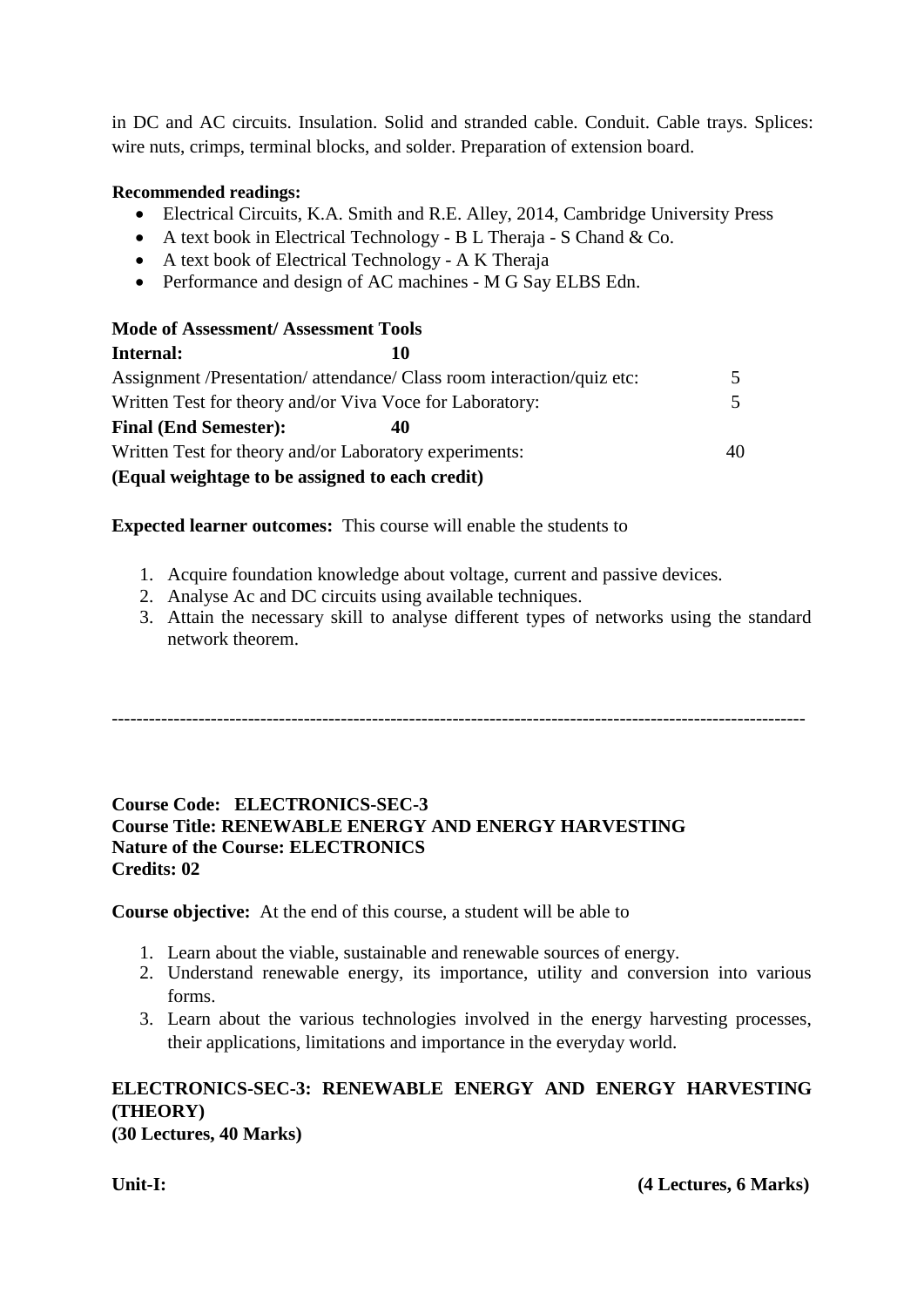### **Fossil fuels and Alternate Sources of energy:**

Fossil fuels and nuclear energy, theirlimitation, need of renewable energy, non-conventional energy sources. An overview of developments in Offshore Wind Energy, Tidal Energy, Wave energy systems, Ocean Thermal Energy Conversion, solar energy, biomass, biochemical conversion, biogas generation, geothermal energy tidal energy, Hydroelectricity.

### **Unit-II: (18 Lectures, 22 Marks)**

### **Solar energy**:

Solar energy, its importance, storage of solar energy, solar pond, nonconvective solar pond, applications of solar pond and solar energy, solar water heater, flat plate collector, solar distillation, solar cooker, solar green houses, solar cell, absorption air conditioning. Need and characteristics of photovoltaic (PV) systems, PV models and equivalent circuits, and sun tracking systems.

### **Wind Energy harvesting**:

Fundamentals of Wind energy, Wind Turbines and differentelectrical machines in wind turbines, Power electronic interfaces, and grid interconnection topologies.

### **Ocean Energy**:

Ocean Energy Potential against Wind and Solar, Wave Characteristics and Statistics, Wave Energy Devices.Tide characteristics and Statistics, Tide Energy Technologies, Ocean Thermal Energy, Osmotic Power, Ocean Bio-mass.

### **Geothermal Energy**:

Geothermal Resources, Geothermal Technologies.

### **Hydro Energy**:

Hydropower resources, hydropower technologies, environmental impact of hydro power sources.

### **Piezoelectric Energy harvesting**:

Introduction, Physics and characteristics ofpiezoelectric effect, materials and mathematical description of piezoelectricity, Piezoelectric parameters and modelling piezoelectric generators, Piezoelectric energy harvesting applications, Human power.

### **Electromagnetic Energy Harvesting**:

Linear generators, physics mathematical models, recent applications. Carbon captured technologies, cell, batteries, power consumption. Environmental issues and Renewable sources of energy, sustainability.

### **Demonstrations and Experiments:**

- 1. Demonstration of Training modules on Solar energy, wind energy, etc.
- 2. Conversion of vibration to voltage using piezoelectric materials
- 3. Conversion of thermal energy into voltage using thermoelectric modules.

### **Recommended readings:**

- Non-conventional energy sources, B.H. Khan, McGraw Hill
- Solar energy, Suhas P Sukhative, Tata McGraw Hill Publishing Company Ltd.

### **Unit-III: (8 Lectures, 12 Marks)**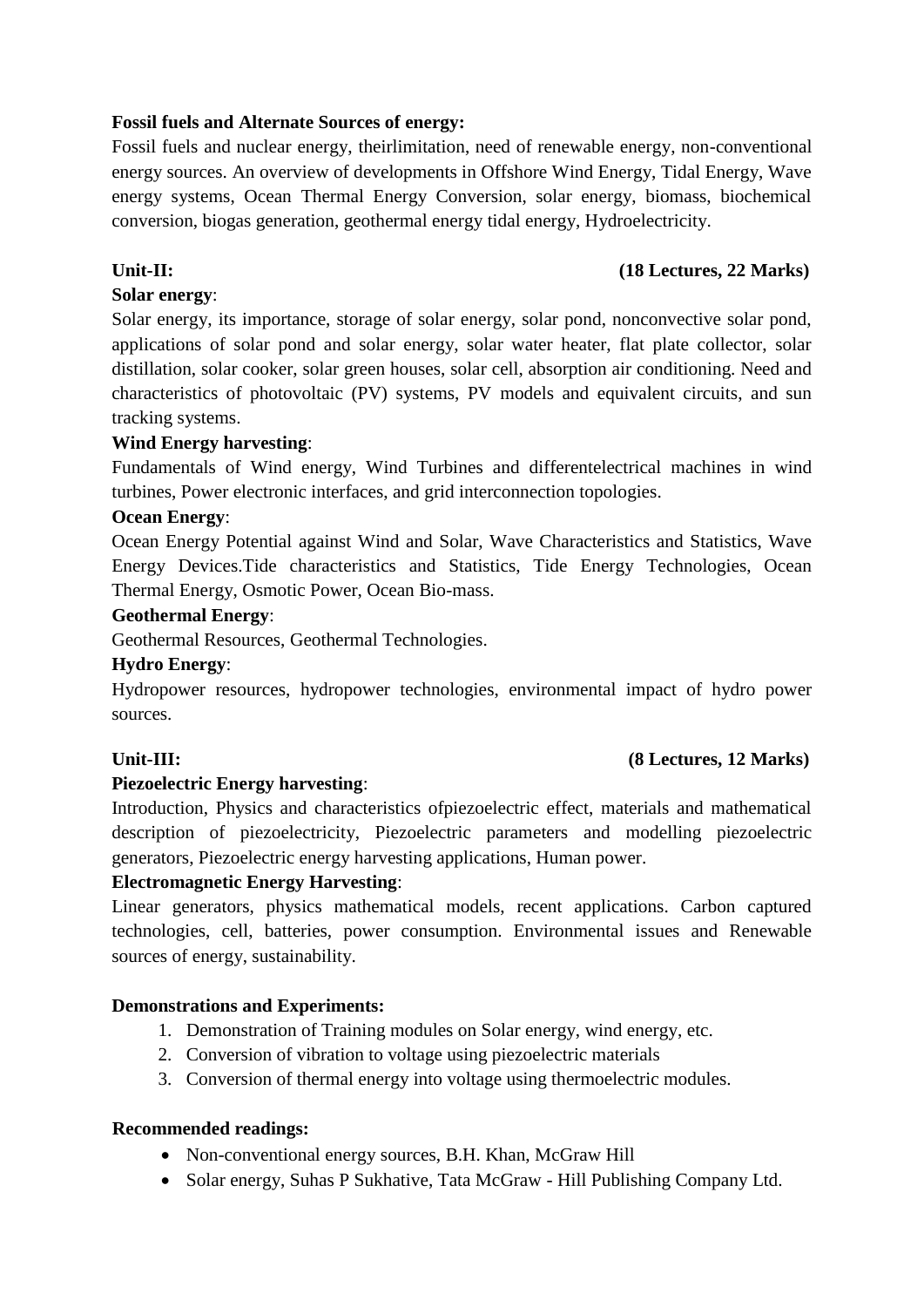- Renewable Energy, Power for a sustainable future, Godfrey Boyle,  $3^{rd}$ Edn., 2012, Oxford University Press.
- Renewable Energy Sources and Emerging Technologies, Kothari et.al.,  $2^{nd}$ Edition, PHI Learning.
- Solar Energy: Resource Assesment Handbook, P Jayakumar, 2009
- J.Balfour, M.Shaw and S. Jarosek, Photovoltaics, Lawrence J Goodrich (USA).
- http://en.wikipedia.org/wiki/Renewable energy

### **Mode of Assessment/ Assessment Tools**

| Internal:                                                              | 10 |    |
|------------------------------------------------------------------------|----|----|
| Assignment /Presentation/ attendance/ Class room interaction/quiz etc: |    |    |
| Written Test for theory and/or Viva Voce for Laboratory:               |    |    |
| <b>Final (End Semester):</b>                                           | 40 |    |
| Written Test for theory and/or Laboratory experiments:                 |    | 40 |
| (Equal weightage to be assigned to each credit)                        |    |    |

**Expected learner outcomes:** This course will enable the students to

- 1. Understand in depth the application of heat transfer processes and thermodynamic cycles to various energy harvesting systems
- 2. Pull together the background knowledge in real life examples and equip them to design and evaluate various energy based models with efficient applications.
- 3. Pursue a career in energy technology

----------------------------------------------------------------------------------------------------------------

**Course Code: ELECTRONICS-SEC-4 Course Title: APPLIED OPTICS Nature of the Course: ELECTRONICS Credits: 02**

**Course objective:**At the end of this course, a student will be able to

- 1. Learn about various optical devices, components and systems.
- 2. Learn various experiments related to optoelectronic devices.
- 3. Learn about Fourier transform spectroscopy, holography and various aspects of fibre optics.

### **ELECTRONICS-SEC-4: APPLIED OPTICS (THEORY) (30 Lectures, 40 Marks)**

### **Sources and Detectors:**

Lasers, Spontaneous and stimulated emissions, Theory of laser action, Einstein's coefficients, Light amplification, Characterization of laser beam, He-Ne laser, Semiconductor lasers.

### **Unit-I: (9 Lectures, 12 Marks)**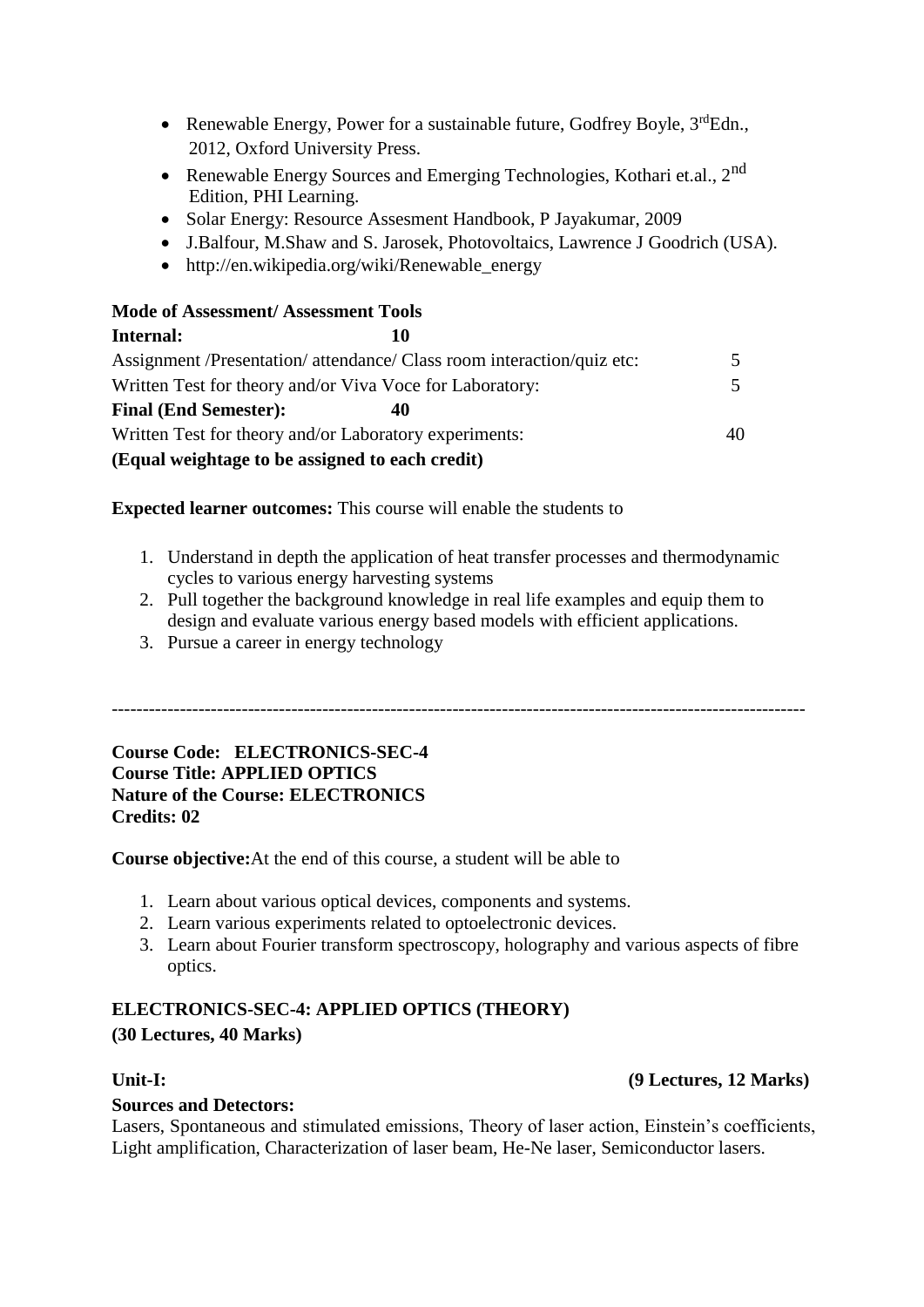### **Experiments on Lasers:**

- a. Determination of the grating radial spacing of the Compact Disc (CD) by reflection using He-Ne or solid state laser.
- b. To find the width of the wire or width of the slit using diffraction pattern obtained by a He-Ne or solid state laser.
- c. To find the polarization angle of laser light using polarizer and analyzer
- d. Thermal expansion of quartz using laser

### **Experiments on Semiconductor Sources and Detectors:**

- a. V-I characteristics of LED
- b. Study the characteristics of solid state laser
- c. Study the characteristics of LDR
- d. Photovoltaic Cell
- e. Characteristics of IR sensor

### **Fourier Optics**

Concept of Spatial frequency filtering, Fourier transforming property of a thin lens.

### **Experiments on Fourier Optics:**

### **a. Fourier optic and image processing**

- 1. Optical image addition/subtraction
- 2. Optical image differentiation
- 3. Fourier optical filtering
- 4. Construction of an optical 4f system

### **b. Fourier Transform Spectroscopy**

Fourier Transform Spectroscopy (FTS) is a powerful method for measuring emission and absorption spectra, with wide application in atmospheric remote sensing, NMR spectrometry and forensic science.

### **Experiment:**

To study the interference pattern from a Michelson interferometer as a function of mirror separation in the interferometer. The resulting interferogram is the Fourier transform of the power spectrum of the source. Analysis of experimental interferograms allows one to determine the transmission characteristics of several interference filters. Computer simulation can also be done.

### **Holography**

Basic principle and theory: coherence, resolution, Types of holograms, white light reflection hologram, application of holography in microscopy, interferometry, and character recognition

### **Experiments on Holography and interferometry:**

- 1. Recording and reconstructing holograms
- 2. Constructing a Michelson interferometer or a Fabry Perot interferometer
- 3. Measuring the refractive index of air

### **Unit-III: (6 Lectures, 8 Marks)**

### Unit-II: (6 Lectures, 8 Marks)